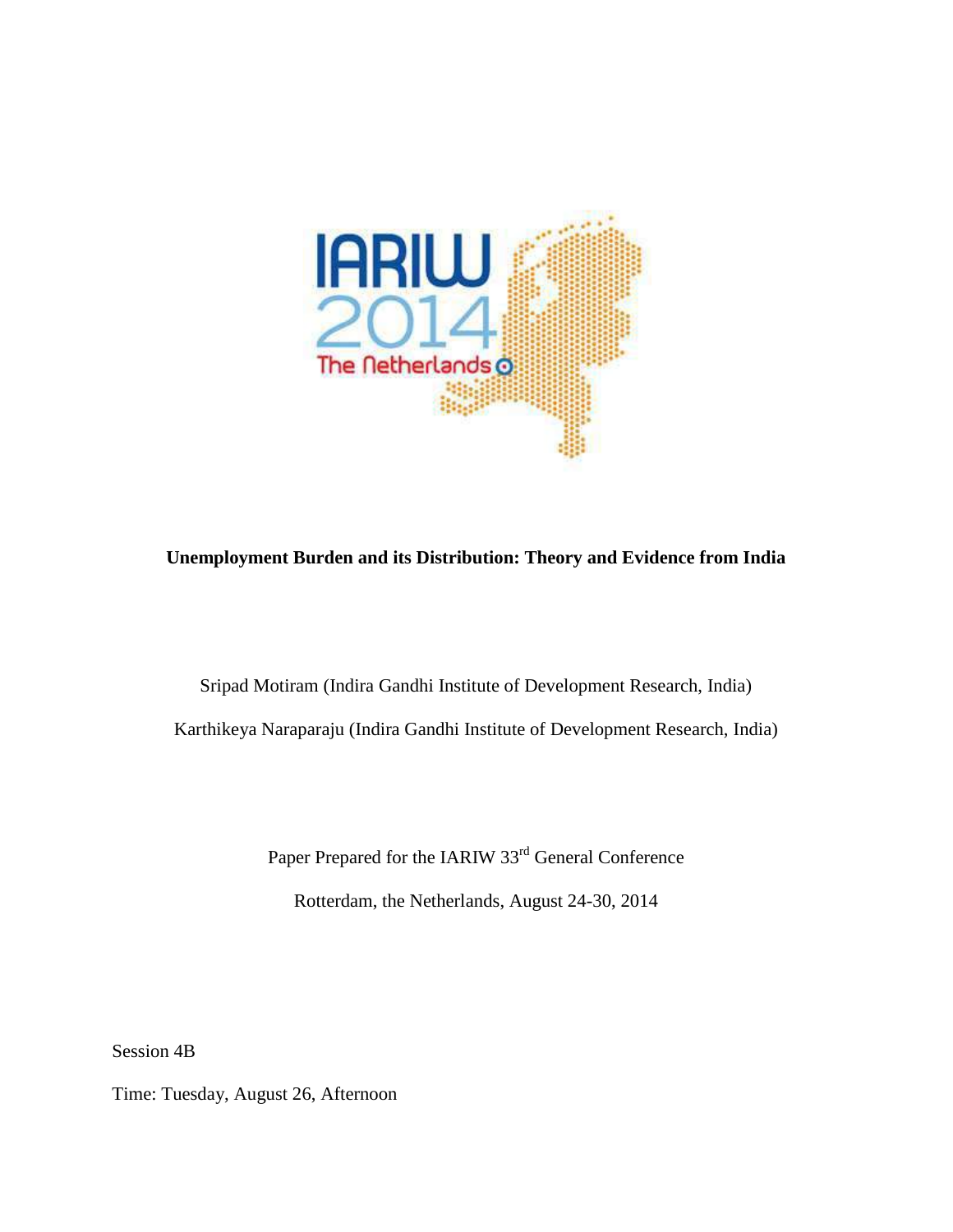### **Unemployment Burden and its Distribution: Theory and Evidence from India**

### **Sripad Motiram**

Corresponding Author. Associate Professor, Indira Gandhi Institute of Development

Research (IGIDR), Gen. A.K. Vaidya Marg, Goregaon (E), Mumbai, India – 400065.

Ph, Fax: +91-22-28416546. E-mail: sripad@igidr.ac.in

## **Karthikeya Naraparaju**

Doctoral Candidate. IGIDR, Gen. A.K. Vaidya Marg, Goregaon (E), Mumbai. India – 400065. E-mail: karthikeya@igidr.ac.in

**Preliminary. Please do not cite. Comments are Welcome.**

**Paper Prepared for the 33 rd General Conference of the International Association for Research in Income and Wealth, Rotterdam, Aug 24-30, 2014.**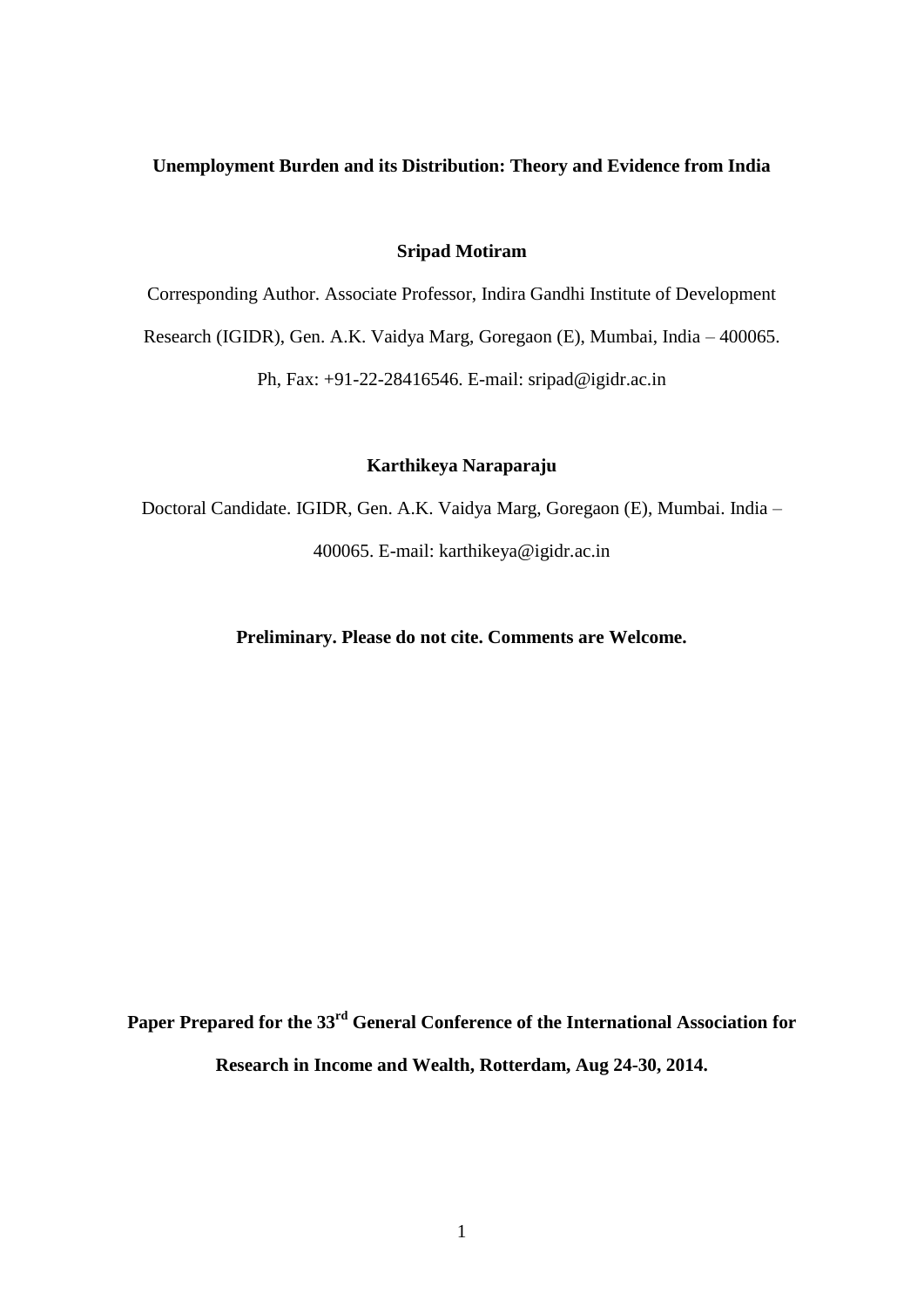### **Abstract**

We develop a measure of unemployment that takes into account both the level and intensity of unemployment and that satisfies several desirable properties, including distribution sensitivity (dealing with differences among the unemployed). It can also be decomposed into mean and distributional components and contributions to unemployment by various subgroups of the population. We then apply this measure to understand unemployment in India using data from National Sample Surveys on employment and unemployment during the period 1993-2012. We show that unemployment has generally fallen in this period, but this finding has to be seen in light of considerable underemployment. Moreover, unemployment is driven to a greater extent by higher educated groups; the unemployment among these groups is also fairly substantial. The distribution of unemployment has also worsened. We explain these findings and suggest some policies.

**JEL Classification:** J60; J64; J68

**Keywords:** Measurement of Unemployment, Welfare Costs of Unemployment, Distribution

Sensitivity, Indian Unemployment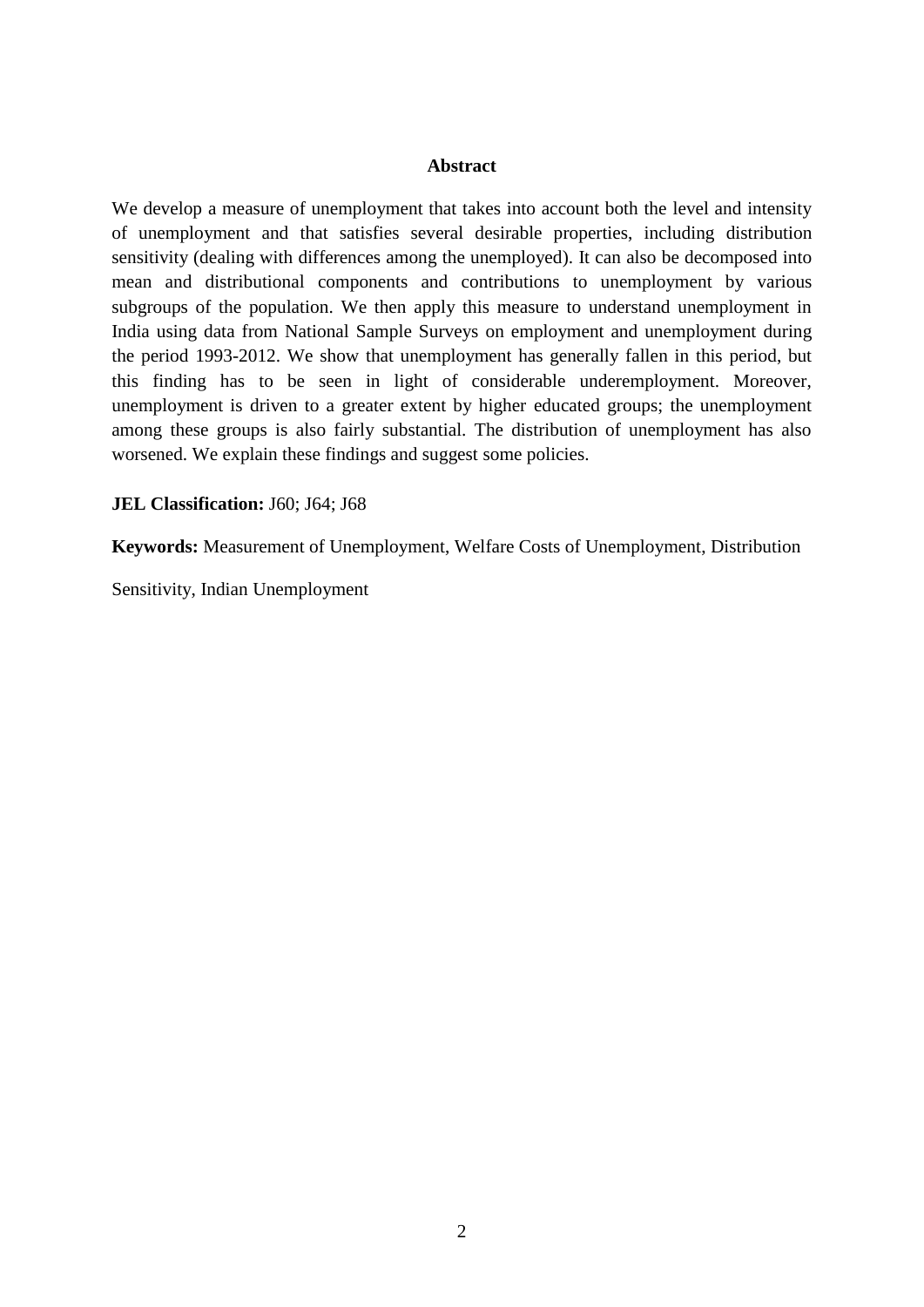#### **1. Introduction**

1

"I suppose there hasn"t been a single month since the war, in any trade you care to name, in which there weren't more men than jobs. It's brought a peculiar, ghastly feeling into life. It's like on a sinking ship when there are nineteen survivors and fourteen lifebelts."

- George Orwell, *Coming Up for Air*

It is well known that unemployment imposes severe costs on individuals, both monetary and non-monetary (e.g. loss of self-worth, depression, descent into alcoholism).<sup>1</sup> These costs not only increase in the duration of unemployment, but also do so at an increasing rate (i.e. they are convex). Moreover, people unemployed for long durations face the risk that their skills will atrophy or become obsolete; they can also be considered as victims of an important form of social exclusion.<sup>2</sup> It is therefore necessary to realize that not all of the unemployed are similar, and that short-term and long-term unemployment are qualitatively different, requiring different kinds of policy responses. However, many commonly used conceptualizations and measures of unemployment (e.g. the head count ratio of the unemployed<sup>3</sup>) and the official and academic discourses in many countries (e.g. India) do not take this distinction seriously. In this paper, we try to address this gap by developing a "distribution-sensitive" measure, which we use to shed light on unemployment in India in the past two decades.

The above issue arises in poverty too, viz. the distinction between short-term and long-term/chronic poverty.<sup>4</sup> In fact, the measurement of unemployment and the measurement of poverty share some similarities. Going back to Sen (1976), the measurement of poverty

<sup>&</sup>lt;sup>1</sup> See for example, the widely used text of Samuelson and Nordhaus (2009, Chapter 13). While our focus is on costs of unemployment to individuals, there are social costs too - underuse of a productive resource (labor), increase in crime, and social unrest. A classic example of the adverse social consequences of unemployment comes from Germany during the interwar years – the high unemployment rate played a crucial role in the Nazis and Hitler coming to power. For a recent statistical analysis of this issue, see Stogbauer and Komlos (2004). <sup>2</sup> We discuss in Section 2 the literature that makes the claim about exclusion, and the argument about costs.

<sup>&</sup>lt;sup>3</sup> The number of unemployed as a percentage of the total number of persons in the labor force. It is easy to see that this measure treats all the unemployed in the same manner, irrespective of their durations of unemployment. Ceteris paribus, if a person who is already unemployed becomes more unemployed (i.e. the duration of his/her unemployment increases), this measure is unaffected.

<sup>&</sup>lt;sup>4</sup> On the importance of studying poverty over time and the distinction between short-term and chronic poverty, see Christiansen and Shorrocks (2012).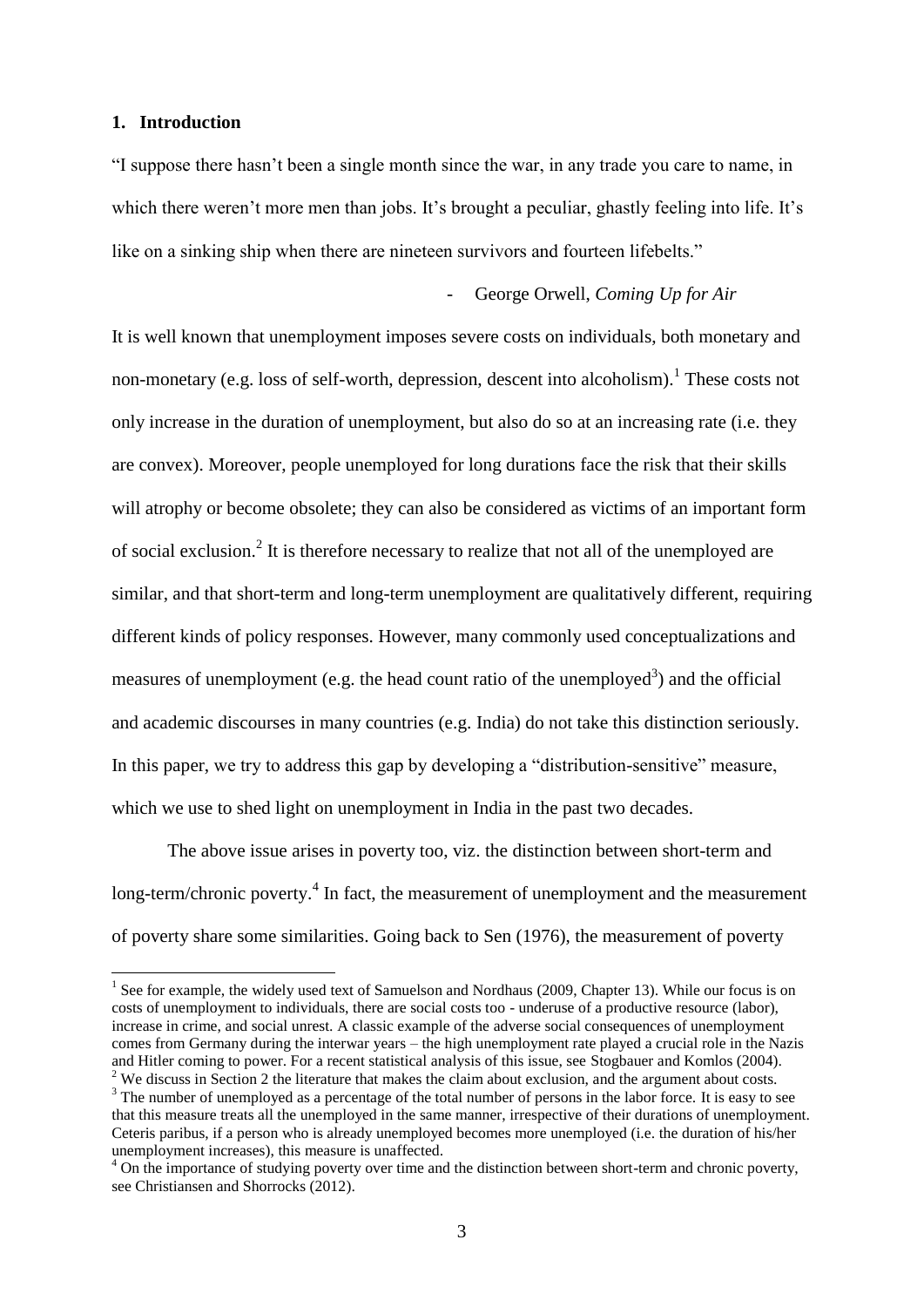has been conceptualized as comprising of two different exercises – identification and aggregation. The former deals with identifying whether a person is poor or not by using a poverty line, whereas the latter refers to the use of a poverty line and the distribution of income to arrive at a number for a country, region etc. Analogous exercises exist in the case of unemployment too (Shorrocks 1992). Although these similarities and the importance of distinguishing among different durations of unemployment in a substantive manner have been recognized, the theoretical literature on the measurement of unemployment that has incorporated these considerations and arrived at newer measures is sparse. Lambert (2009) provides a survey of this literature, which has been dormant for a while now - most studies (Sengupta 1990; Shorrocks1992, 1993; Paul 1991, 1992) appeared in the early 1990s, and only a few (Borooah 2002; Basu and Nolen 2006) have appeared more recently. Moreover, these studies have not been motivated from the perspective of developing countries and some (e.g. Shorrocks 1992) have been applied explicitly to developed countries.<sup>5</sup> As we discuss below, the labor market institutions and other structural features of developing countries are different from those of developed countries; the nature of data that is available from developing countries is also different. Hence, applying these models or approaches to developing countries raises certain problems.<sup>6</sup> In light of the above, we develop a measure of unemployment that is sensitive to differences among the unemployed and that takes into account some important features of labor and employment in developing countries. It can be decomposed into "mean" and "distributional" (variance) components that can help us understand how unemployment is being affected by changes in the interpersonal distribution of unemployment. It can also be decomposed into contributions made by sub-groups of the

 $<sup>5</sup>$  Paul (1991) is an exception in this regard and deals with India, although his empirical analysis is dated. We</sup> discuss this study in section 2.

<sup>&</sup>lt;sup>6</sup>For example, Shorrocks (1992) and Sengupta (1990) assume uniform labor force participation, whereas, as we show below, labor force participation differs to a certain extent across individuals in India. Sengupta (1990) assumes that all individuals have some employment – we provide evidence that some individuals in India have no employment during the reference period.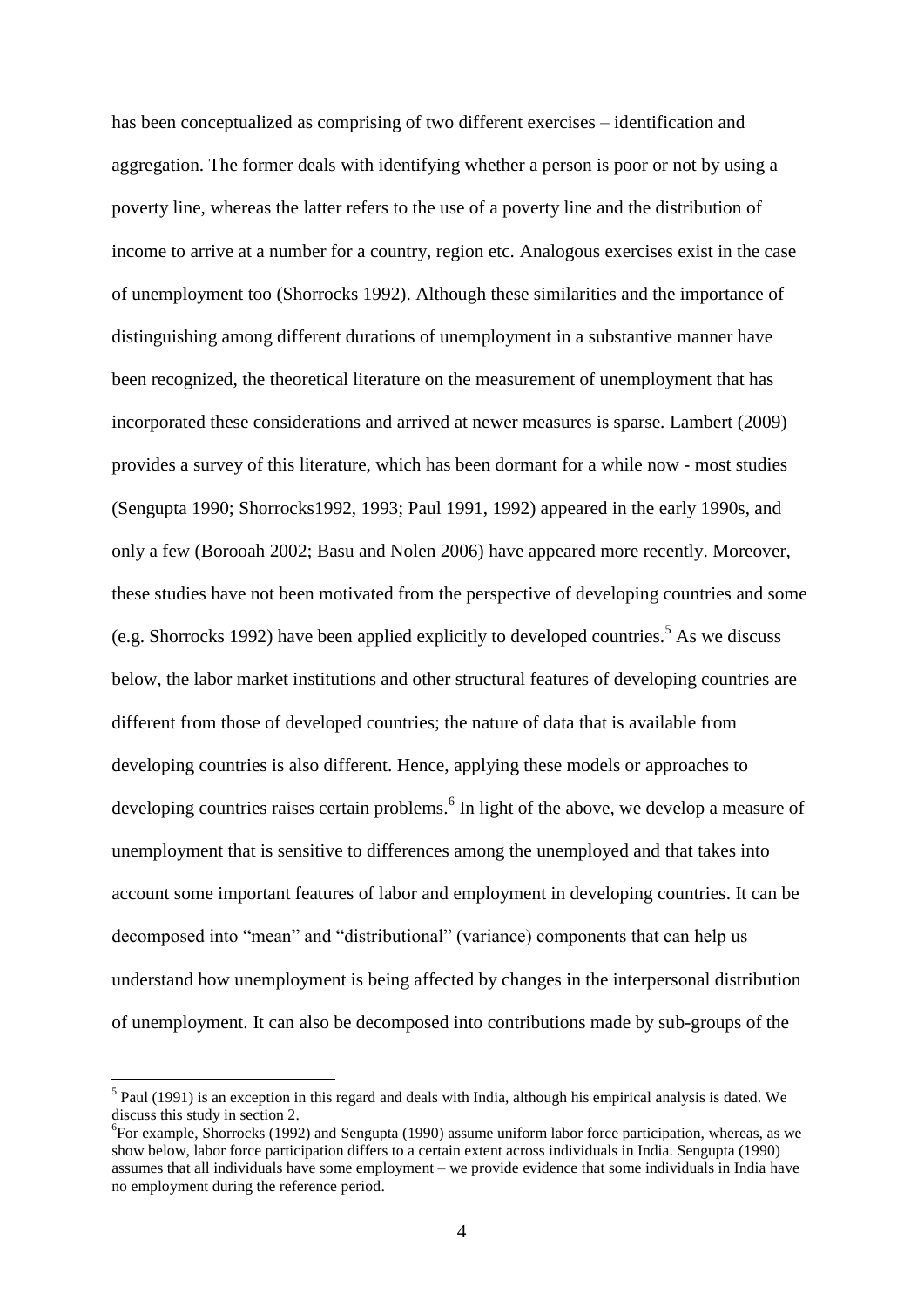population. At a theoretical level, we provide an impetus to an important, but sparse literature on unemployment. Our measure is close to a widely used official measure in India and we use it to shed light on unemployment (and related) trends in India.

Our focus on India is due to the global attention garnered by the issues of employment, unemployment and job-creation in India among academics, policy makers and intelligent lay persons. India has been one of the fastest growing countries in the world since the mid-1980s, but there is concern that this growth has not translated into adequate reduction in poverty (Kotwal et al. 2011; Motiram and Naraparaju 2014). A crucial link that has been highlighted is the inadequate creation of good jobs, particularly in labor-intensive manufacturing, which can absorb the poor from rural areas and the urban informal sector.<sup>7</sup> The spectre of a large unemployed population in India, particularly among the younger generations, has been haunting the world recently.<sup>8</sup> Consequently, it is important that the issues of unemployment and employment in India be adequately and properly understood. There are policy documents (e.g. NSS 2009, NSS 2011) and academic studies (e.g. Wadhwa and Ramaswami 2012) that have used official measures to assess unemployment in India. However, to the best of our knowledge, apart from Paul (1991) (which deals with an older/pre-growth period), there is no rigorous study that has attempted to go beyond official measures. Also, there is hardly any literature that gives serious attention to unemployment spells or the distinction between different durations and intensities of unemployment, as we do.<sup>9</sup> In fact, as we show, data from India displays patterns that necessitate a case for a measure like the one we propose. We therefore use the theoretical perspective that we develop and data from the Indian National Sample Surveys (NSS) on employment and unemployment

<sup>&</sup>lt;sup>7</sup> For a discussion see Kotwal et al. (2011) (and the references therein). Planning Commission (2011) and Government of India (2013) (the latest Economic Survey) are policy documents that discuss this issue. 8 For example, the Economist (2013 a) has described this in an article titled *Angry Young Indians*. There are also

concerns about youth unemployment in other countries, e.g. see Economist (2013 b).  $\beta$  A companion paper, Naraparaju (2014) provides a description of various features of unemployment spells in

India and how these have changed over the past two decades.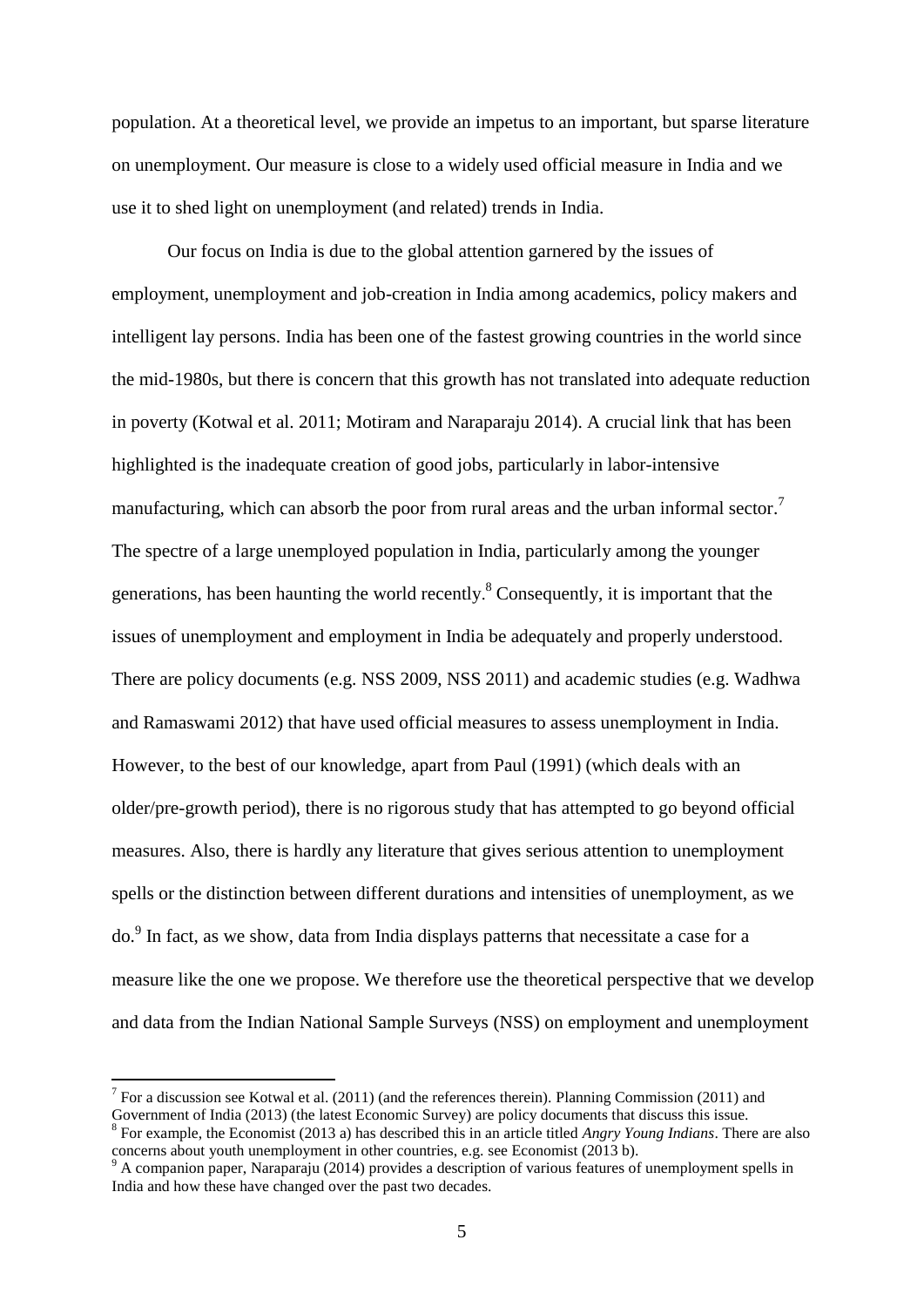during 1993-2012 to shed light on these issues. We focus on this period because India underwent major economic reforms and experienced rapid growth during this period.

Before proceeding further, it is worth summarizing our main findings. Using our measure, we document trends in unemployment in the past two decades for rural and urban areas, for both males and females. Except for females in rural areas, unemployment has either decreased or been stable between 1993-94 and 2011-12. However, this has to be seen in the context of considerable underemployment and lack of decent jobs. There are also some gendered differences that are worth highlighting, e.g. unemployment among females is considerably higher than the same for males in urban areas, and this pattern has been steadily maintained for the past two decades. We also provide a disaggregated (state-level) picture which shows how our measure can differ from the official measure. The decomposition into mean and distributional components reveals that after falling between 1993-94 and 2004-05 (1999-00 for urban females), the contribution of the distributional component has increased, i.e. unemployment is being driven increasingly by its interpersonal distribution, which has itself worsened. Decomposition based upon educational groups reveals that in both rural and urban areas, and both for males and females, the contribution of the highest educated group to unemployment has increased in the past two decades. This is a serious problem in urban areas, particularly among females – more than half the unemployment in 2011-12 is due to the highest educated group, and this is a sharp increase (by about 24 percentage points) from 1993-94. The results of our decomposition analysis are new, and hold important policy implications, which we discuss.

The rest of the paper is organised as follows. In the next section, we present our theoretical analysis. In section 3, we discuss the data and empirical analysis. Section 4 concludes with a discussion of our findings and their policy implications.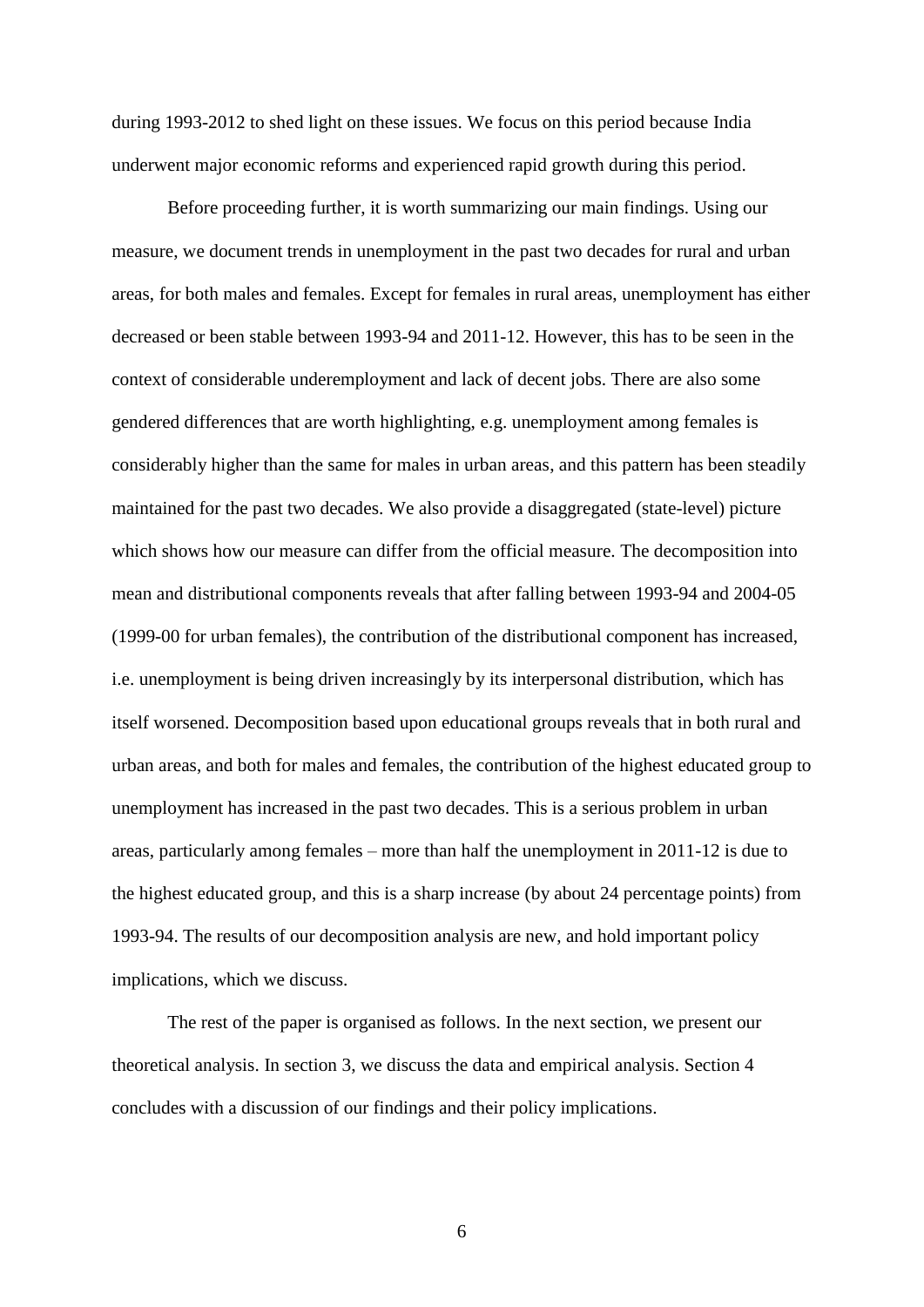#### **2. The Measurement of Unemployment – Theory**

Sengupta (1990), Paul (1991, 1992) and Shorrocks (1992, 1993) are the seminal studies in the literature relevant for us. While noting that unemployment entails a loss of welfare, this literature identifies at least two reasons that underscore the importance of taking the duration of unemployment and its distribution seriously. First, the longer a person is unemployed, the more severe is his/her welfare loss with the losses rising more than proportionately to an increase in the duration of unemployment. As we discussed above, the head count ratio of unemployed, which is indifferent to the distribution of the duration of unemployment, does not incorporate this property.<sup>10</sup> Second, drawing upon the literature on poverty and inequality, the measures suggested are also motivated by a notion of interpersonal equity (Sengupta (1990), in particular). As Sen (2000) notes, prolonged unemployment might predispose the unemployed to nurture a sense of relative deprivation and exclusion towards the rest of the society. A distribution sensitive measure of unemployment is better equipped to capture this. Drawing upon these ideas, we develop a new measure of unemployment below.

Consider a reference period over which we are interested in understanding employment, unemployment and related variables (e.g. labor force participation). Let *l<sup>i</sup>* , *L* and *m* denote the days (during the reference period) spent by individual  $i (= 1, 2, ..., m)$  in the labor force, the total labor force in person-days, and the number of individuals in the labor force, respectively. Note that  $L = \sum_{i=1}^{m} l_i$ . Let  $s_i$  denote individual *i*'s contribution to the labor force, i.e.  $s_i = l_i/L$ . Let  $u_i$  denote the duration (or *level*) of unemployment of individual *i* during the reference period. We define the *unemployment intensity* for a person *i* as the number of days the person is unemployed as a ratio of the total time he/she is in the labor force, i.e. *ui*/*l<sup>i</sup>* . Developing countries are characterized by several structural features that are well known.

 $10$  There are other statistics that specifically capture the duration of unemployment such as those proposed by Akerlof and Main (1980, 1981), Fowler (1968), and Kaitz (1970). Sengupta (1990) shows that these measures fail to satisfy some other desirable properties.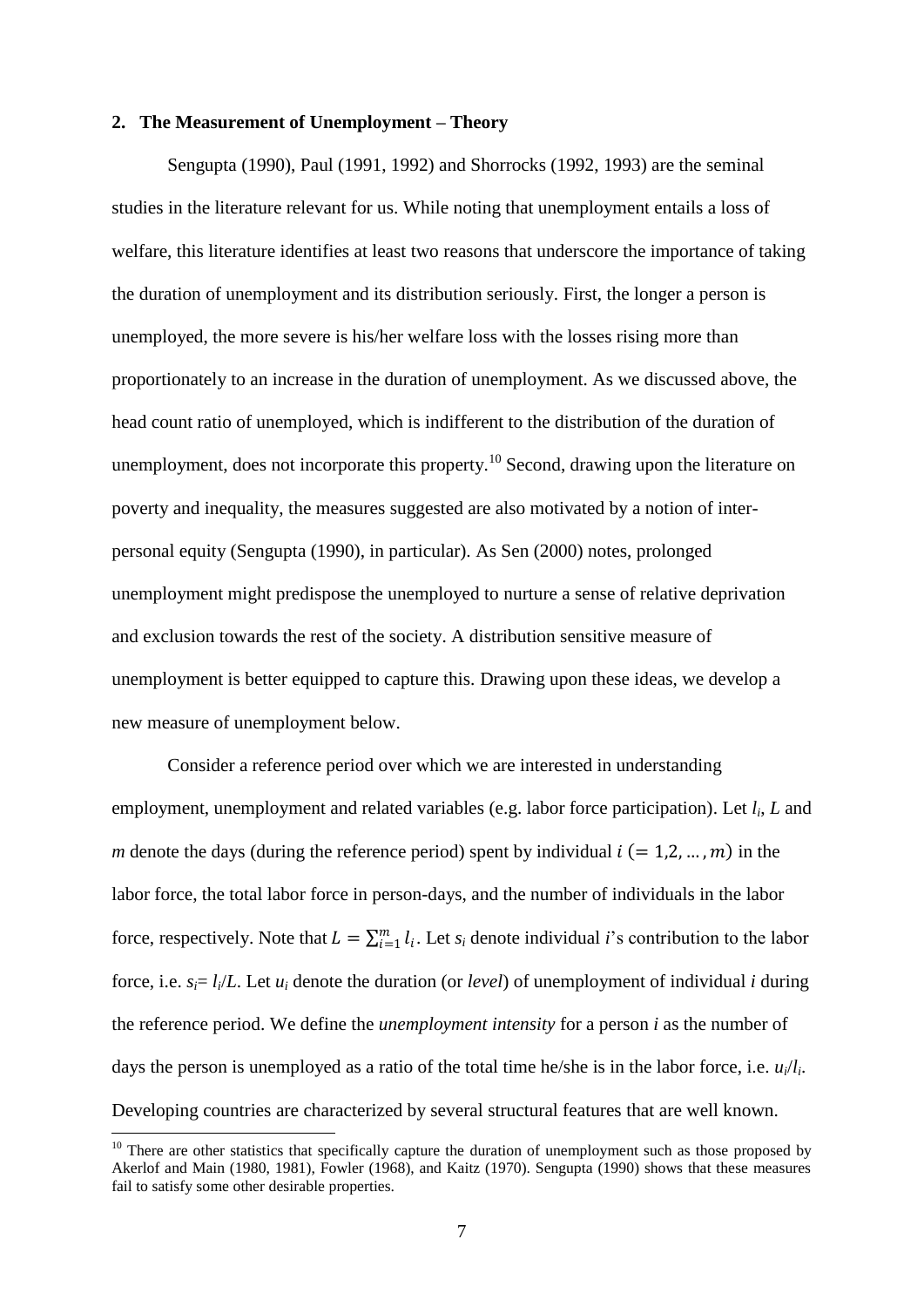Agriculture and the informal sector (both in rural and urban areas) play a significant role, e.g. in India, according to the decadal census in 2001, 56.6% of the workers are involved in agriculture and allied activities.<sup>11</sup> Seasonality is also an important factor - in agriculture, but also in some other activities. A large proportion of the population is involved in self employment or casual labor rather than holding regular/salaried jobs.<sup>12</sup> There are involuntary withdrawals from the labor force by individuals, a point noted by Paul (1991) too. There could also be voluntary withdrawals from the labor force, e.g. women and girls could leave the labor force to take care of domestic chores. The phenomena of voluntary and involuntary withdrawal from the labor force could vary across individuals, resulting in differences in labor force participation shares,  $s_i$ . Essentially, both the level of unemployment  $(u_i)$  and unemployment intensity  $(u_i/l_i)$  are important. Given this background, we can now lay down the properties that are desirable for a measure of unemployment, *U*.

*No Unemployment (NU)*: If there is no unemployment, i.e. if  $u_i = 0 \forall i$ , then  $U = 0$ . *Full Unemployment (FU)*: If there is full unemployment, i.e. if  $u_i = l_i \forall i$ , then  $U = 1$ .<sup>13</sup> *Monotonicity* (*MON*): Ceteris-paribus<sup>14</sup>, an increase in the unemployment level of an individual increases *U*. This is true even if the individual was previously completely employed but has now become either partly or completely unemployed. Thus, an increase in the *number* of unemployed also increases U. Thus Monotonicity is equivalent to  $\frac{\partial U}{\partial u_i} > 0$ .

<sup>&</sup>lt;sup>11</sup> These are *main* workers. For details, see http://censusindia.gov.in/Census\_And\_You/economic\_activity.aspx.

<sup>&</sup>lt;sup>12</sup> See the various reports of the National Sample Surveys on Employment and Unemployment, which we discuss below.

<sup>&</sup>lt;sup>13</sup> If *NU* and *FU* hold, then  $U \in [0,1]$ . So, there is no need to separately discuss this principle.

<sup>&</sup>lt;sup>14</sup> By ceteris paribus, apart from other things, we also hold that each individual's labor force participation  $(l_i)$ and thus his/her share in the labor force,  $s_i$ , remain constant.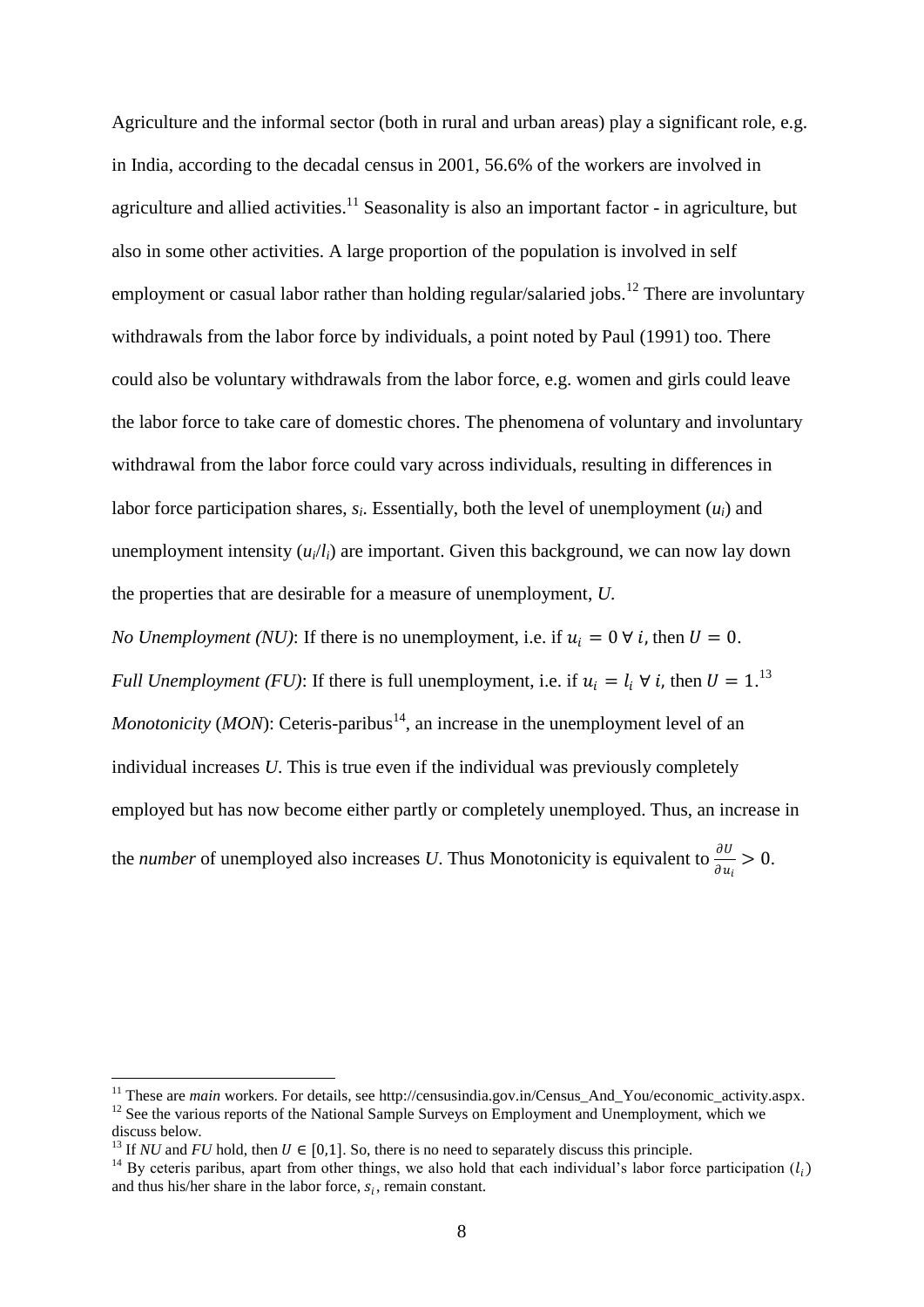For the next two properties, let us consider two individuals, i and j such that  $u_i \geq u_i$  and  $u_i$  $\frac{u_i}{l_i} \geq \frac{u_j}{l_j}$  $\frac{u_1}{l_j}$ . Using the language of deprivation, individual *i* can be considered to be (unambiguously) more deprived than, or equally deprived as, individual *j*. 15 *Increasing Marginals (IMAR)*: Ceteris paribus, if one individual is more than or equally deprived as another individual, then the responsiveness of *U* with respect to a change in the unemployment level of the first individual cannot be less than the same for an equivalent change in the unemployment level of the second individual, i.e. if  $u_i \ge u_j$  and  $\frac{u_i}{l_i} \ge \frac{u_j}{l_j}$  $\frac{a_j}{l_j}$  then

$$
\frac{\partial U}{\partial u_i} \ge \frac{\partial U}{\partial u_j}^{16}.
$$

**.** 

*Distribution Sensitivity (DSEN)*: Ceteris-Paribus, if one individual is more than or equally deprived as another individual, then an increase in the unemployment level of the first individual accompanied by an equal reduction in the unemployment level of the second individual, increases *U*.

The above property captures sensitivity to the interpersonal distribution of unemployment, and is in the spirit of the Pigou-Dalton transfer property in the measurement of inequality and the transfer principle in the measurement of poverty (Foster et al. 1984). It is motivated by the notion of viewing the costs of unemployment as being increasing and convex in the level of unemployment as well as in its intensity. This would imply that an increase in the welfare of a more deprived individual through a reduction in his/her unemployment level would more than compensate for the reduction in the welfare through an equivalent increase in the unemployment level of a less deprived individual. $17$ 

<sup>&</sup>lt;sup>15</sup> Since we intend our unemployment measure to give importance to both the level as well as intensity of unemployment, we need to arrive at an unambiguous ranking of individuals" deprivations in terms of both levels and intensities. Note that for a given unemployment intensity, the *level* of unemployment is indirectly captured through the share in the labor force,  $s_i$ .

<sup>16</sup> This property implies a similar property with respect to unemployment *intensities*.

<sup>&</sup>lt;sup>17</sup> We understand that transfers of income are easier to visualize. However, as in the case of measurement of poverty or inequality, this is partly a "thought experiment," and partly a conceptualization of the impact of real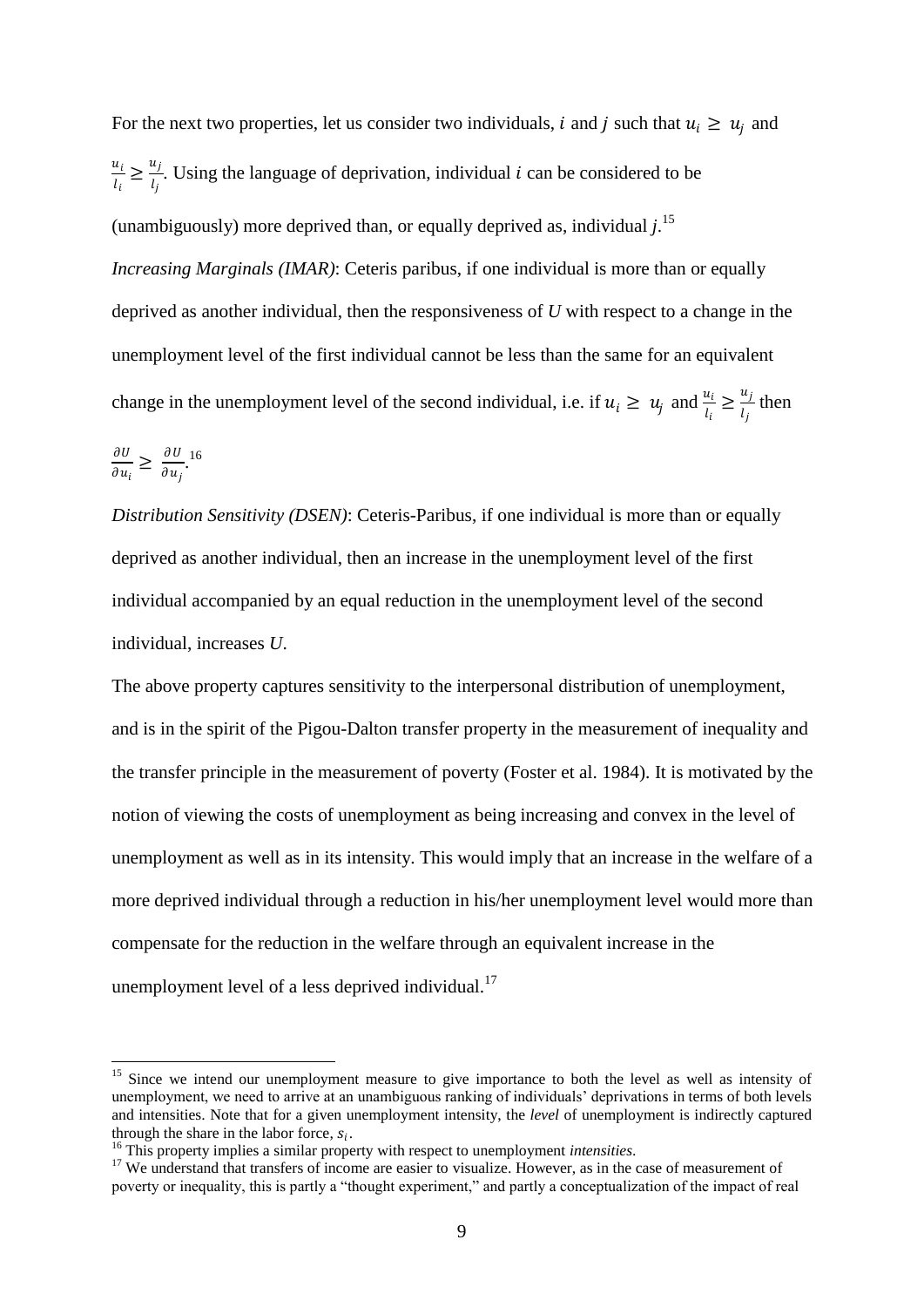Having laid down the desirable properties, we can now consider various measures.

One measure that naturally suggests itself is the total number of days of unemployment as a percentage of the total labor force, i.e.  $\hat{U} = \frac{\sum_{i=1}^{m} u_i}{I}$  $\frac{1}{L}$ . This, as we describe in the next section, is an official measure widely used in India.  $\hat{U}$  can be rewritten as  $\sum_{i=1}^{m} s_i(\frac{u_i}{L})$  $\frac{u_i}{l_i}$ ) implying that it is a weighted average of unemployment intensities, with the weights being the shares of labor force  $(s_i = \frac{l_i}{l_i})$  $\frac{U_i}{L}$ ). Given that  $\widehat{U}$  is a weighted average, it is easy to see that it violates *DSEN*.<sup>18</sup> Using the language of deprivation, this is analogous to the poverty gap ratio (FGT (1) in the Foster Greer Thorbecke family of poverty indices, see Foster et al. 1984) violating the transfer principle. Taking a cue from the literatures on the measurement of inequality and poverty, the following measure can be proposed:

$$
U^* = (\sum_{i=1}^m s_i \, \binom{u_i}{l_i}^2)^{1/2} \tag{1}
$$

**.** 

The above measure is the square root of the weighted average of squared unemployment intensities. *U\** satisfies *DSEN* in a manner analogous to FGT (2) satisfying the transfer principle. Simple algebra shows that:

$$
U^{*2} = \sum_{i=1}^{m} s_i \left(\frac{u_i}{l_i}\right)^2 = \hat{U}^2 + \sum_{i=1}^{m} s_i \left(\frac{u_i}{l_i} - \hat{U}\right)^2 \tag{2}
$$

The first component  $(\widehat{U}^2)$  is the "mean" (average) component and the second component  $(\sum_{i=1}^{m} s_i \left( \frac{u_i}{l_i} \right)$  $\frac{u_i}{l_i} - \widehat{U}$ )<sup>2</sup>) is the "distributional" component (variance of unemployment intensities). The ratio of the second component to the first component is the square of the coefficient of variation of unemployment intensities, which is a natural measure of inequality of

world phenomena (e.g. recession, technological changes etc.) which allocate/reallocate employment and unemployment among individuals.

 $18$  A simple example can illustrate this point. Suppose the reference period is one year, and the population consists of two individuals each of whom is in the labor force for the entire year. If the first individual is unemployed for six months and the second individual is unemployed for four months, then the value of the measure is 5/12. If the unemployment of the first individual (who is the more deprived) increases by 1 month and the unemployment of the second individual decreases by 1 month, then the value of the measure remains unchanged, violating *DSEN*.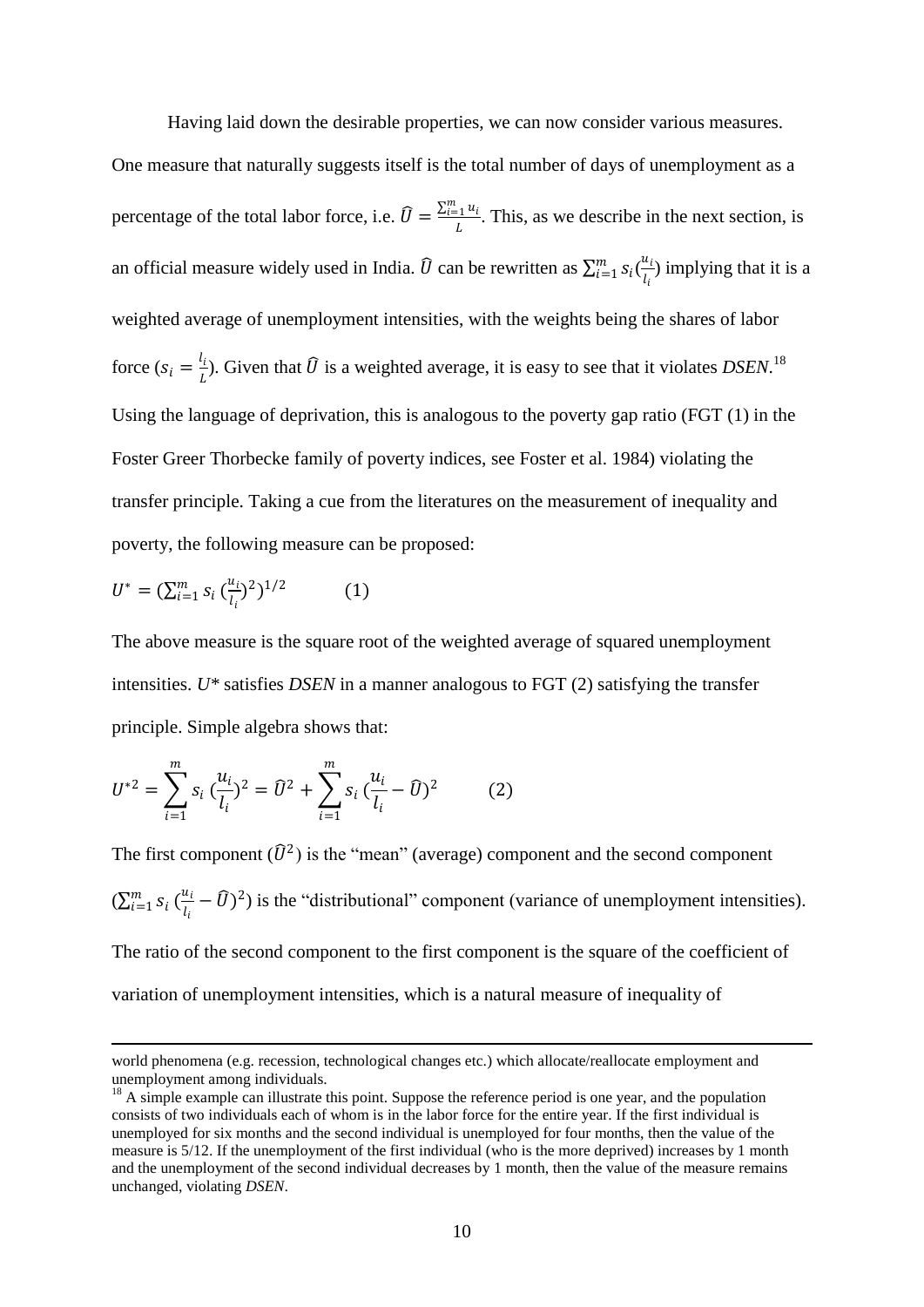unemployment intensities.<sup>19</sup> Hence, we can use this ratio as a measure of "inequality in unemployment." If there is no inequality in unemployment, i.e. if all individuals have the same unemployment intensity, then  $U^* = \hat{U}$  and the ratio becomes zero. This ratio can also be interpreted as the importance (contribution) of the distributional component to overall unemployment. Since  $U^*$  and  $U^{*2}$  move in the same direction, this ratio will reveal to what extent changes in unemployment are driven by changes in the interpersonal distribution of unemployment. Two points need to be emphasized here  $-$  (i) when we are talking about the inequality in unemployment, we are including those who have zero unemployment intensity too, i.e. with no unemployment, and (ii) we are considering weighted average, variance etc. with the weights being the shares of labor force. The following result is immediate:

**Proposition 1:** *U\** satisfies *NU, FU, MON, IMAR* and *DSEN*

**Proof:** It is easy to show *NU, FU, MON* and *IMAR*. *DSEN* follows from the above decomposition (equation (2)). The transfer required for *DSEN* leaves  $\hat{U}$  unchanged, whereas the variance component increases, thereby increasing *U\**.

If the population comprises of mutually exclusive sub-groups (e.g. racial groups, caste groups etc.) then another useful decomposition is as follows. Let the number of subgroups be  $G \geq 2$  and the total labor force and unemployment measure for each subgroup  $g$  (=1,2,...G) be denoted as  $L_g$  and  $U_g^*$ , respectively. It is easy to establish the following:

$$
U^{*2} = \sum_{g=1}^{G} \frac{L_g}{L} U_g^{*2}
$$
 (3)

We can use  $\left(\frac{L_g}{L}\right)$  $\frac{f^2}{L} U_g^{*2}$  // $U^{*2}$  as an indication of the contribution of group *g* to overall unemployment. It is important to recognize that it depends upon both the contribution of *g* to the labor force  $(\frac{L_g}{L})$  and the unemployment within *g* ( $U_g^*$ ).

**<sup>.</sup>**  $19$  Note that half the square of the coefficient of variation is a member of the single-parameter entropy family of inequality indices (Shorrocks and Wan 2005).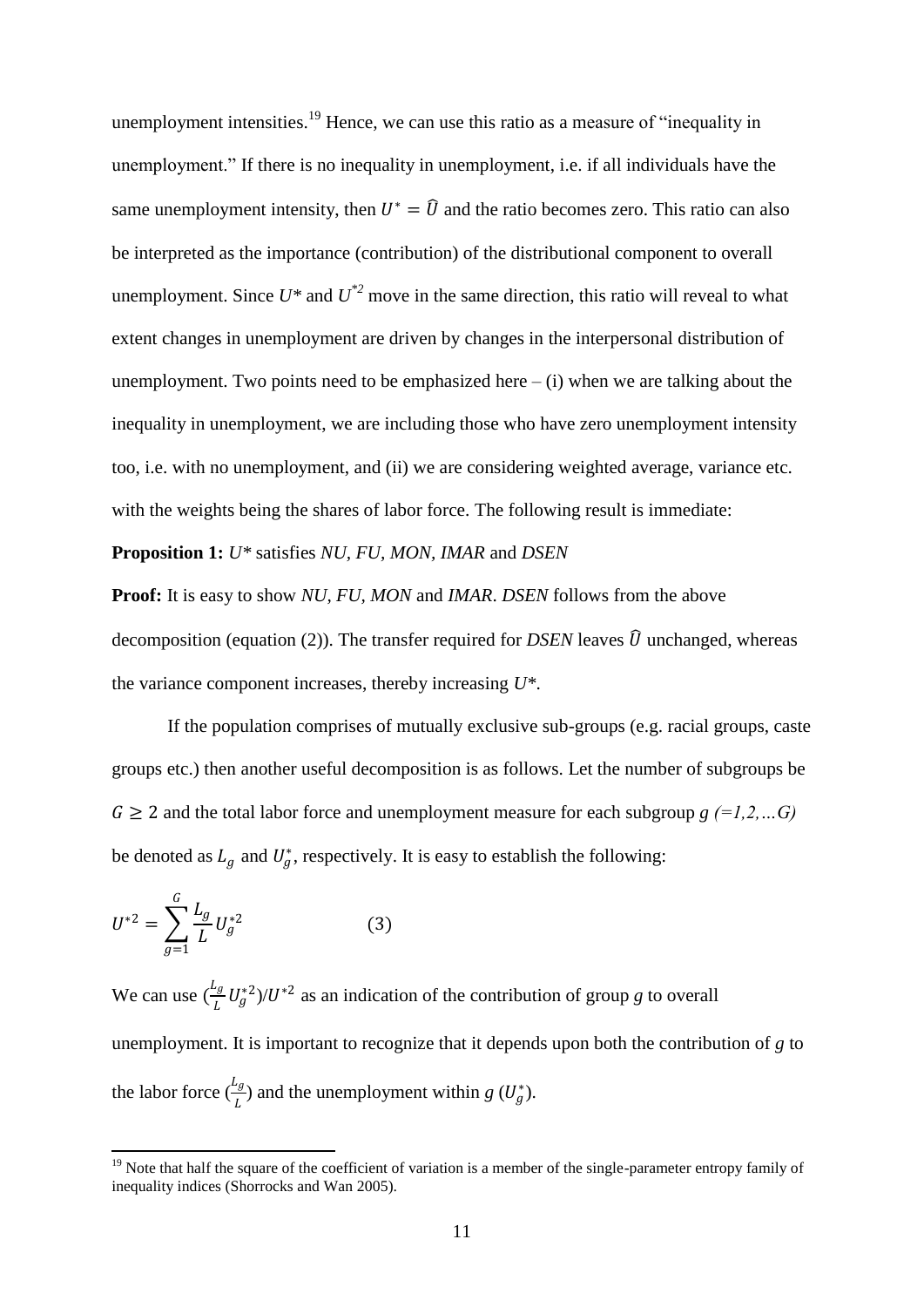Two further remarks are needed. First, apart from *U\**, several other measures would satisfy the above desirable properties. However, we choose *U\** because of its simplicity and intuitive appeal, particularly in terms of its decomposition properties. Also, note the similarity of *U\** to FGT (2) (average of squared deprivation gaps) used in the literature on poverty measurement. FGT (2) is the simplest measure of the FGT family that satisfies the transfer principle (among other properties) and has also been completely axiomatized (Chakraborty et al. 2008). Moreover, *U\** is close to an official measure widely used in India. Second, we could also use  $U^{*2}$  (which we do, in a way, in the decomposition) to map trends in unemployment, but we prefer  $U^*$  because it can be easily tied to  $\hat{U}$ , as described above.

It is instructive to compare *U\** with other measures developed in the literature. *U\** is very different from the measure proposed by Sengupta (1990), who assumes uniform labor force participation and that each individual has some employment. *U\** is also different from the measures proposed by Shorrocks (1992) and Paul (1992), who also assume uniform labor force participation.  $U^*$  is similar to  $I(2) = \frac{1}{n}$  $\frac{1}{m}\sum_{i=1}^m(\frac{u_i}{l_i})$  $\sum_{i=1}^{m} \left( \frac{u_i}{l_i} \right)^2$ , one of the members of the family of measures proposed by Paul (1991), who overcomes the problem of accounting for the differences in the labor force participation by considering individuals' unemployment intensities.<sup>20</sup> However, there are also certain crucial differences. First, as we show below,  $U^*$ can be directly interpreted in relation to a widely used official measure in the Indian context in the special case of complete equality in the distribution of unemployment intensities, *U\** and the official measure are the same. Given the popularity of this official measure among policy makers and its predominance in the official statistics on unemployment in India, this is an important advantage for  $U^*$  over  $I(2)$ . Second,  $U^*$  satisfies the property of Increasing

 $\overline{\phantom{a}}$ 

<sup>&</sup>lt;sup>20</sup> The measures proposed in Paul (1991, 1992) belong to the families:  $\frac{1}{m} \sum_{i=1}^{m} \left( \frac{u_i}{l_i} \right)$  $\sum_{i=1}^{m} \left( \frac{u_i}{l_i} \right)^{\alpha}$  and  $\frac{n}{m} \left( \frac{1}{n} \right)$  $\sum_{i=1}^{\infty}$   $u_i^{\alpha}$  $\left(\right)^{1/\alpha}$ respectively, where m denotes the number of persons in the labor force, n denotes the number of unemployed persons and α is a parameter that takes various values. Note that *U\** is somewhat similar to Paul (1991) measure in the case where *α=2.*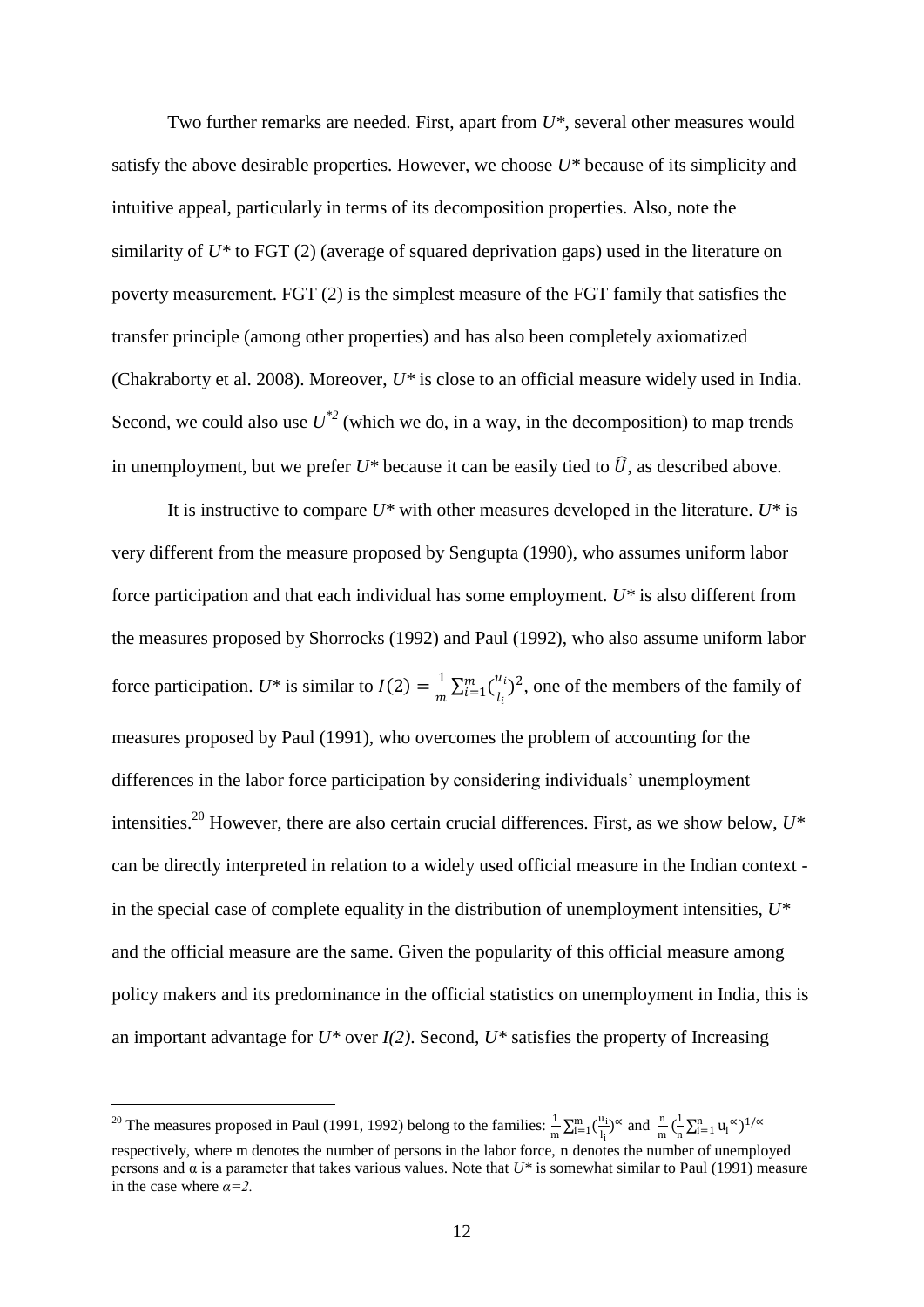Marginals (discussed above), whereas  $I(2)$  does not.<sup>21</sup> At an empirical level, the difference between *U\** and measures in Paul (1991) is related to the differences in labor force participation, i.e. the dispersion of *s<sup>i</sup>* . This can be easily seen from the following:

$$
U^{*2} = \sum_{i=1}^{m} s_i (u_i / l_i)^2 = \frac{1}{m} \sum_{i=1}^{m} \left\{ \frac{l_i}{L} - 1 \right\} * \left[ \frac{u_i}{l_i} \right]^2 + \frac{1}{m} \sum_{i=1}^{m} \left[ \frac{u_i}{l_i} \right]^2 \tag{4}
$$

As earlier, *m* denotes the total number of persons in the labor force and  $\bar{L} = L/m$  denotes the average labor force participation in the economy. The second term on the Right Hand Side (RHS) in (4) (i.e.  $\frac{1}{m} \sum_{i=1}^{m} [\frac{u_i}{l_i}]$  $\sum_{i=1}^{m} \left[\frac{u_i}{l_i}\right]^2$ ) is the measure given by Paul (1991) for parameter value 2 (I(2)). The first term can be said to capture the dispersion in the labor force participation. If there is complete equality in labor force participation, then this term would be zero and  $U^*$ <sup>2</sup> would boil down to I(2). As we show below, there is considerable dispersion in India, particularly among women. Moreover, (4) can be rewritten as:

$$
U^{*2} = \frac{1}{\bar{L}} \left\{ \frac{1}{m} \sum_{i=1}^{m} [l_i - \bar{L}] * [(\frac{u_i}{l_i})^2 - \frac{1}{m} \sum_{i=1}^{m} (\frac{u_i}{l_i})^2] \right\} + I(2)
$$
 (5)

The term in brackets on the RHS of (5) is the co-variance between labor force participation and the square of the unemployment intensity. Thus, if  $U^{*2}$  is higher (lower) than I(2), then there is a positive (negative) correlation between labor force participation and unemployment intensity. In other words, those who have been experiencing higher (lower) than average unemployment intensity are also those who have spent longer (shorter) than average time in the labor force. Thus while Paul (1991) allows us to see how the average unemployment intensity has changed over time, when combined with *U\**, we can also understand how unemployment intensity varies with labor force participation.

 $\overline{\phantom{a}}$ 

<sup>&</sup>lt;sup>21</sup> This stems from the fact that  $I(2)$  gives the same weight to two individuals with the same unemployment intensities, irrespective of their unemployment levels, whereas *U\** gives higher weight to the one with a higher unemployment level. To see this, consider the following example where the reference period is a year.  $l_1 = 1$ ,  $l_2 = 0.5, u_1 = 1, u_2 = 0.5.$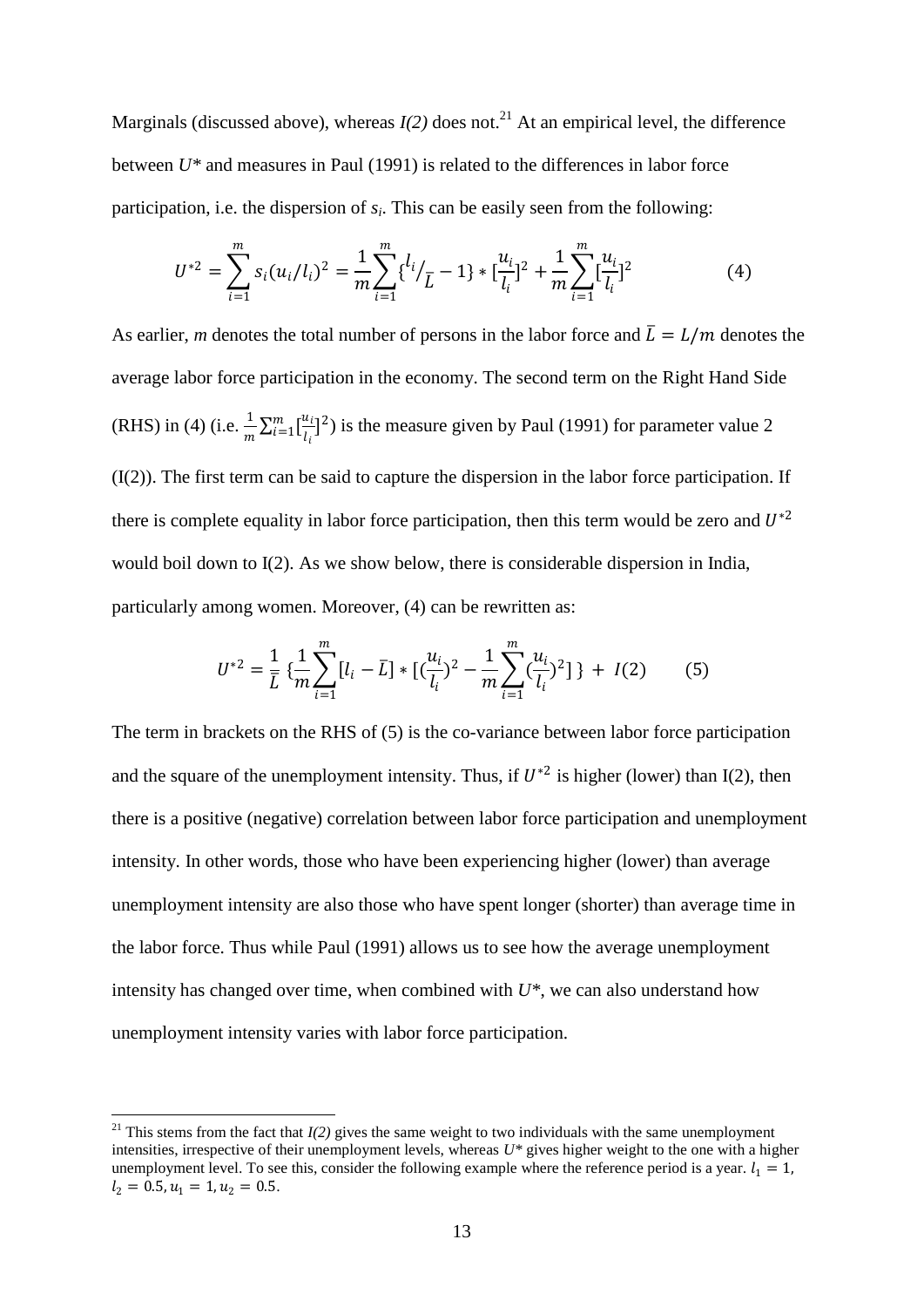To briefly summarize this section, we have developed a measure of unemployment, that takes into consideration both the intensity and level of unemployment and that is therefore suited to analyzing unemployment in developing countries like India. This measure satisfies several desirable properties and is different from other measures developed in the literature. We will now turn to the analysis of unemployment in India.

## **3. Unemployment in India – Data, Concepts, Measures and Trends**

#### **3.1 Description of Data**

**.** 

We use data from the Indian National Sample Surveys (NSS) on "Employment and Unemployment Situation in India," conducted by the National Sample Survey Organisation (NSSO) for the years 1993-94 (50<sup>th</sup> round), 1999-00 (55<sup>th</sup> round), 2004-05 (61<sup>st</sup> round), 2009-10 ( $66<sup>th</sup>$  round), and 2011-12 ( $68<sup>th</sup>$  round). These surveys, conducted roughly every five years<sup>22</sup>, are nationally representative and contain large samples.<sup>23</sup> The methodology (sample design, estimation procedure, schedule used etc.) for these surveys can be obtained from the respective NSS reports.<sup>24</sup> We are focusing on the period 1993-2012 because it will give us a picture of the changes that India has been going through in roughly the past twenty years since India embarked on a set of major economic reforms. These surveys have been the source of estimates of labor force participation, employment and unemployment for researchers and policy makers. They contain rich information on many aspects of work and livelihood of individuals, e.g. the activities they are involved in, the nature of the enterprises that they work in etc. These surveys consider a "reference week" (preceding the date of the survey) and enumerate the "activities" of an individual during every day of this week – two

 $22$  The survey conducted in 2011-12 is an exception, being conducted only two years after the previous survey in 2009-10. This departure from existing practice was done because 2009-10 was considered a "non-normal year" (NSC 2011) - a bad agricultural year.

<sup>&</sup>lt;sup>23</sup> For example, in the latest survey, conducted in 2011-12, 456,999 persons (280,763 in rural areas and 176, 236 in urban areas) were enumerated.

<sup>&</sup>lt;sup>24</sup> For the 50<sup>th</sup> round, see Chapter 3 of NSS (1996); for the 61<sup>st</sup> round see Appendices B & C of NSS (2006); for the 66<sup>th</sup> round, see Appendices B & D of NSS (2011); for the 68<sup>th</sup> round, see Appendices A & B of NSS (2013).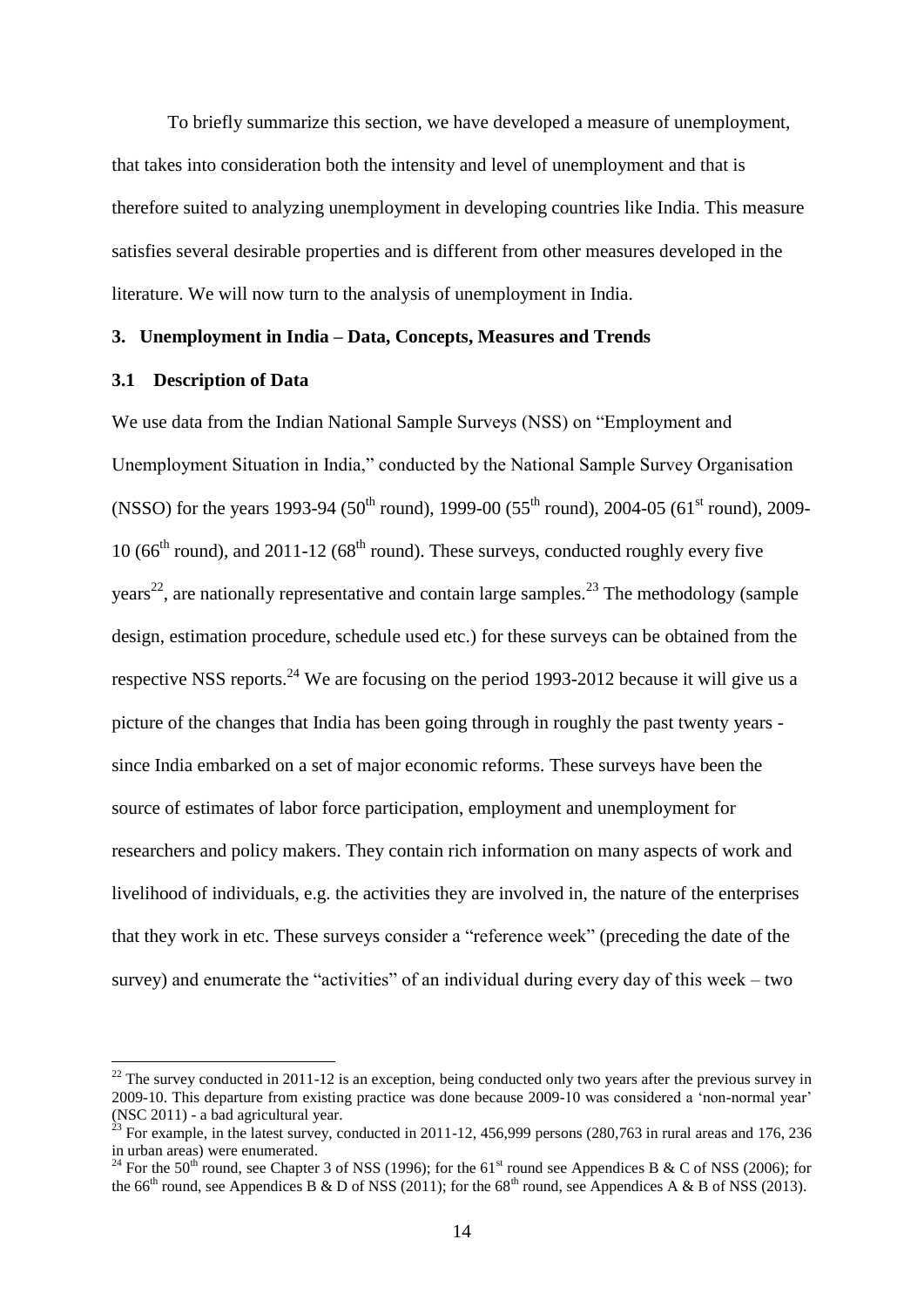activities per day.<sup>25</sup> These activities describe work, but also search for a job (being unemployed) and being out of the labor force. Since two activities are enumerated per day, an individual can be unemployed for half a day or the full day. For individuals unemployed during the whole week, there is a separate module wherein the details of their current ("in progress") unemployment spell, e.g. how long they have been unemployed, have they ever worked, if they have worked in the past, the reasons for leaving etc., have been collected.

There are certain limitations of the data that are relevant for us and therefore need discussion. Considering a reference period longer than a week is not possible. As we described in the previous section, for computing our measure of unemployment, we need two pieces of information for each individual (*i*) during the reference period: the time he/she is in the labor force  $(l_i)$  and his/her duration of unemployment  $(u_i)$ . The surveys give this information only for the period of a week. As we point out in the next section (see table 1), a reference period of one year is used to determine for each individual, his/her "usual principal status," which is provided in the data. However, usual principal status does not allow us to distinguish two individuals from each other in terms of their durations or intensities of unemployment. For discussing policies, richer information on employment, unemployment and labor market history (in general) would have been useful. For those unemployed on all the seven days of the reference week, data on the length of the current ("in progress") spell of unemployment and information on labor market experience is available. Such data is not available for the others, i.e. those with some employment during the week. Ideally, we would have liked to have information on all the unemployment spells (complete as well as "in progress") and labor market experience for each individual, over a reasonably long period.

**.** 

 $25$  If an individual is involved in two activities, then each of these activities is considered to be at "half intensity".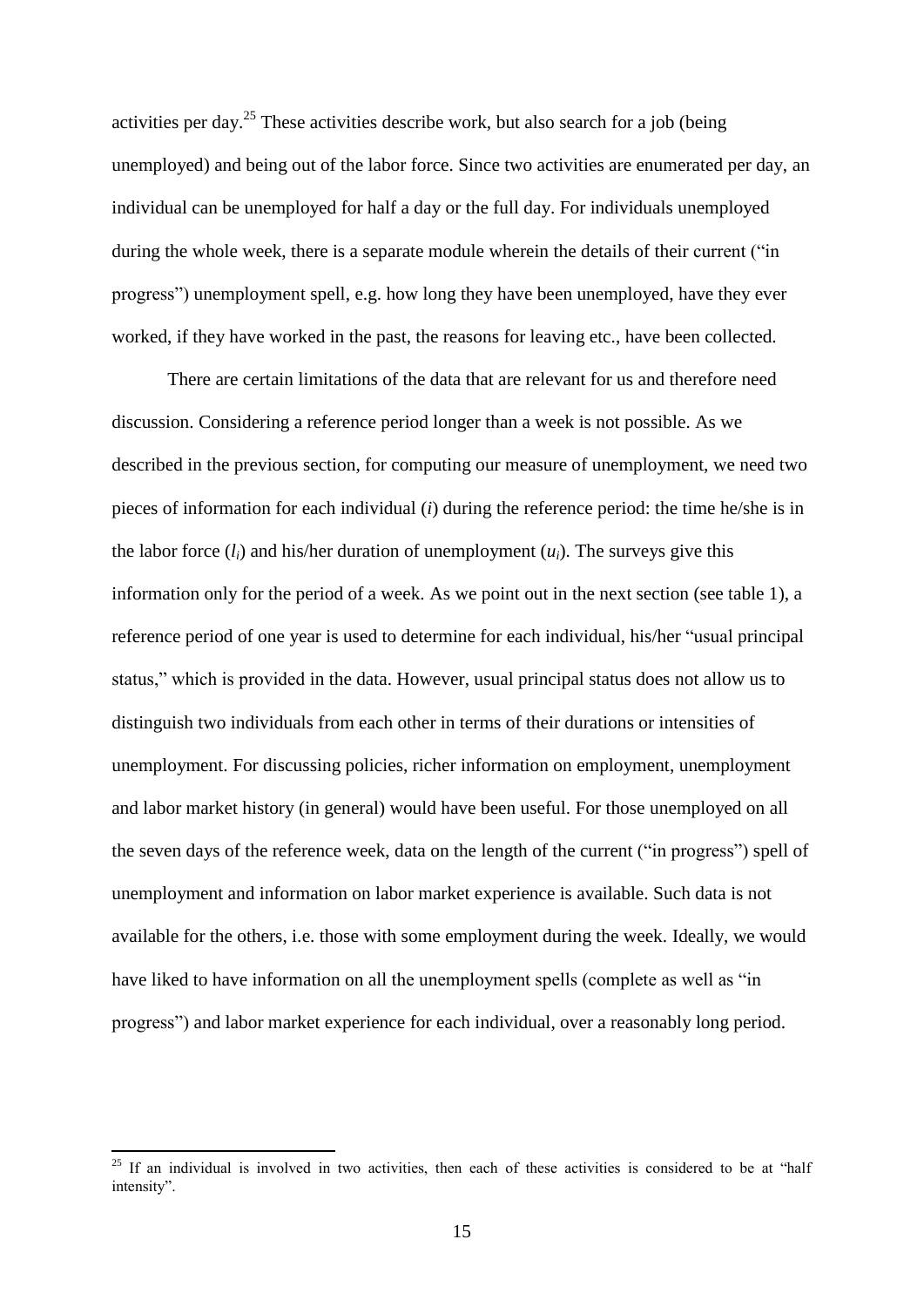#### **3.2 Measures of Labor Force Participation and Unemployment**

In India, the unemployment rate has traditionally been calculated from the National Sample Survey (NSS) data using four methods, with three different reference periods: Usual Principal Status (UPS), Usual Principal and Subsidiary status (UPSS), Current Weekly Status (CWS), and Current Daily Status (CDS). The details of these methods are given in the various NSS reports that we cited above. In the interests of space, we summarize these methods in table 1.

## **Insert table 1 here**

1

CDS is considered to be the most reliable measure of unemployment because it takes into account the fact that individuals are involved in multiple activities during the day (Wadhwa and Ramaswami 2012). Therefore, in the remainder of the paper, we will focus only on this measure. It is essentially the measure  $\hat{U}$  that we discussed in Section 2 with the reference period being a week.

None of the above measures satisfies the property of distribution sensitivity that we discussed in Section 2.<sup>26</sup> However, one would have to ask how important this is given the Indian data. In 2011-12, 8.7% (8.2%) of rural males (females) in the labor force have some unemployment during the reference week. For the same period, the corresponding figures for urban areas are 6.7% for males and 8.8% for females. Figures 1.a and 1.c clearly show that for those with some unemployment during the reference week, there is considerable variation in unemployment in both rural and urban areas, for both males and females. For those unemployed during the entire week, figures 1.b and 1.d show that in both rural and urban areas and for both males and females, the dominant group consists of individuals whose current spell of unemployment has lasted for more than a year. But, even here, there is some variation.<sup>27</sup> We will discuss labor force participation trends in detail below, but a significant proportion is not present in the labor force for even half a day during the week. For rural

 $26$  Other properties (e.g. Increasing Marginals) are also violated by these measures.

<sup>&</sup>lt;sup>27</sup> The patterns depicted in figures 1.a to 1.d have been preserved for the past two decades, i.e. they were roughly similar in  $1993-94$ .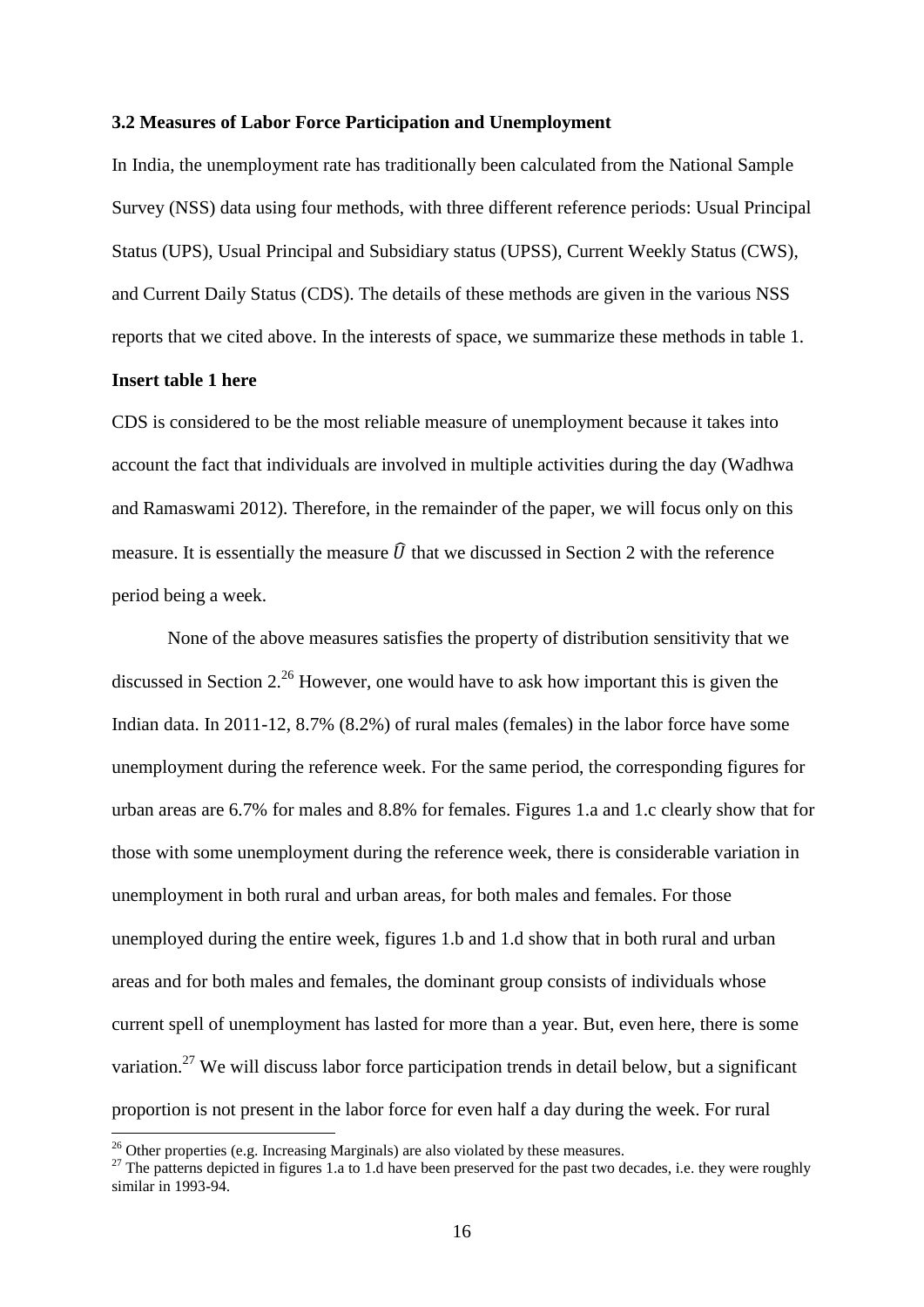males and females in 2011-12, the figures are 46% and 79%, respectively. Among rural males who are in the labor force, about 6% are present for less than a week, whereas the rest are present for the entire week. The corresponding figures for females are 33% and 67%, respectively. For urban males and females in 2011-12, the percentage of individuals who are not in the labor force for at least half a day during the reference week are 44% and 85%, respectively. For urban areas, in terms of the distribution of those in the labor force for less than a week vis-a-vis those who are in the labor force for the entire week, the corresponding figures for males are 3% and 97%, and for females are 16% and 84%, respectively. Essentially, there is sufficient variation in labor force participation across individuals. Even among those who are participating in the labor force, there is considerable variation in labor force participation – although this is (as expected) much higher for women, as compared to men. In our opinion, all these observations clearly support a case for using a distribution sensitive measure of unemployment that also takes into account differences in labor force participation. In the next section, we will therefore present an analysis using the distribution sensitive measure of unemployment that we developed in Section 2 (*U\**), but we will also use CDS and *I(2)*.

## **Insert figures 1.a, 1.b, 1.c and 1.d here**

#### **3.3 Unemployment and Related Trends**

Tables 2 and 3 present Labor Force Participation Rates (LFPR) (based upon the CDS method) and unemployment measures for rural and urban areas, respectively for both males and females. As we can observe, the LFPR for males in rural areas has been roughly stable in the past two decades, whereas it has fallen for females. In urban areas, male LFPR has shown a slight increase, whereas female LFPR has been stable. In both rural and urban areas, the LFPR for females is considerably lower than the same for males. For unemployment, as we can observe, the estimates of CDS, our measure (*U\**) and I(2) display similar trends over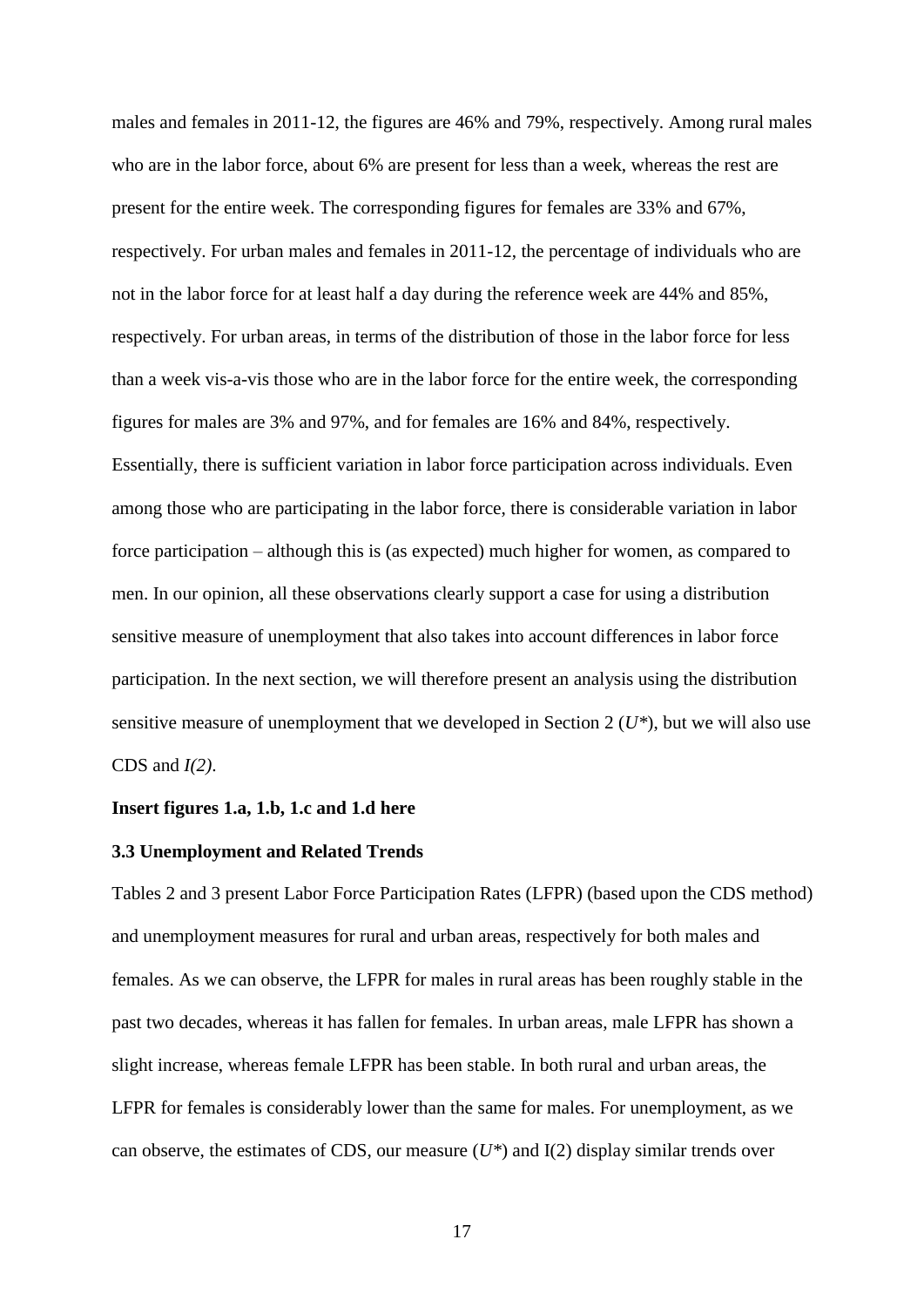time. For rural areas, male unemployment rose during the period 1993-94 to 2004-05, but fell thereafter to a level in 2011-12 that was similar to what it was in 1993-94. For female unemployment, the trends are similar except that the 2011-12 level is higher than the same for 1993-94. For urban areas, male unemployment rose during the period 1993-94 to 2004-05, fell during 2004-05 to 2011-12, but unlike in rural areas, was lower than the corresponding value in 1993-94. Female unemployment showed a similar trend. Another noteworthy finding is that using all the three measures, unemployment among females is higher than the same for males – this difference is quite stark for urban areas.

#### **Insert tables 2 and 3 here**

The low unemployment reflected by various measures (5%-8%, according to the CDS) coexists with (and can be explained by) considerable underemployment. The poor cannot afford to be unemployed for long, so it is possible that they are forced to take jobs that come their way, even if these jobs are unremunerative or unsuited for them. We can observe this by comparing the average Monthly Household Per-capita Expenditure (MPCE) for three kinds of individuals, using the reference week: those who have no unemployment, those who have some unemployment but for less than seven days, and those who are unemployed on all the seven days. In rural areas, individuals in the third category (with an MPCE of Rs. 1274 in 2011-12) fare the best (compared to Rs 1192 for the first category and Rs. 1105 for the second category) and in urban areas, they do better (with an MPCE of Rs. 2202 in 2011-12) than those in the second category (Rs. 1459), although worse than those in the first category (Rs. 2321). Individuals in the third category are on the average more educated than those in the first two categories – the percentage of illiterates is the lowest (23% in rural areas and 7% in urban areas in 2011-12), and the percentage with secondary school or higher education is the highest (40% in rural areas and 68% in urban areas in 2011-12).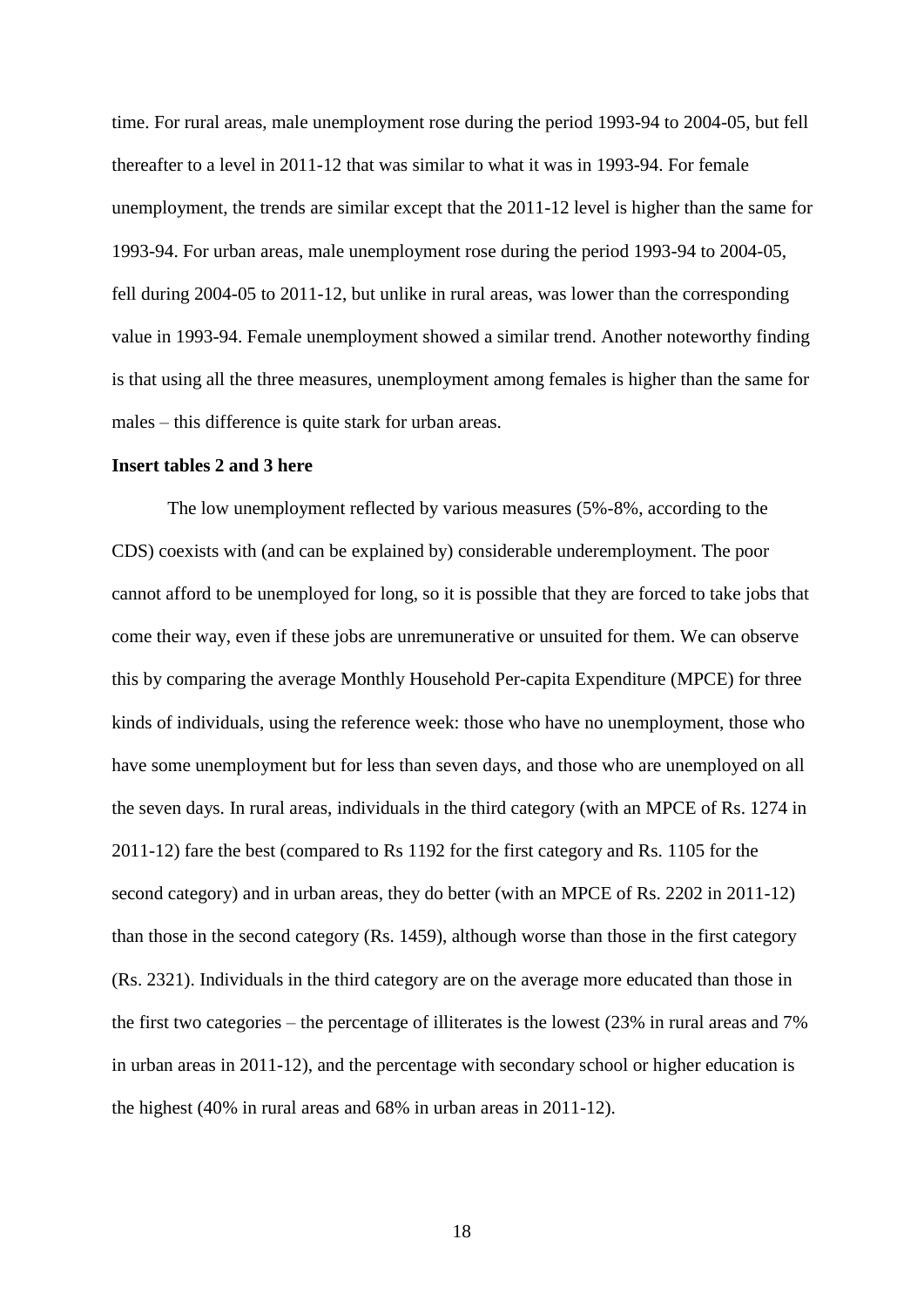Unemployment is generally falling in the period 2004-05 to 2011-12 – this is due to the 14.7 million  $i$ obs<sup>28</sup> created during this period. However, out of the 48 million nonagricultural jobs that have been created, 23.9 million have been in construction, many of which are in rural areas. These jobs (and this adds to our point above on underemployment) are unremunerative. On the contrary, only a small proportion (10.6% - 5.1 million out of 48 million) of manufacturing jobs have been created. This pattern of job creation could be detrimental to growth in the long run; it is also likely to leave many of the skilled and educated, unemployed or underemployed. A decomposition exercise of *U\** (discussed in section 2) based upon educational categories can give us insights into this. So, we divide the labor force into four categories: Illiterate; Literate, but less than or equal to Middle school; Secondary or Higher Secondary school; and Higher than Higher Secondary School.<sup>29</sup> Tables 4 and 5 present the results of this decomposition exercise for rural and urban areas, respectively. We have considered a period of two decades by examining changes between 1993-94 and 2011-12. We will first focus on results from rural areas (table 4). As we can observe from comparing columns (2) and (6) (and as expected), the labor force in rural areas is getting more educated. For both males and females, the contributions of higher educated categories have increased – this increase has occurred at the expense of the lowest (Illiterate) category. This is heartening. However, the higher education groups are also increasingly driving unemployment. From columns (5) and (9), we can see that for both males and females, the contribution to unemployment of the lowest educational category has fallen sharply, whereas the contributions of other categories have risen.<sup>30</sup> It is important to note that these contributions are driven by both labor force shares and unemployment *within* these educational categories. Comparing the contributions to labor force shares for 2011-12

**.** 

<sup>&</sup>lt;sup>28</sup> This figure and other figures on job-creation are taken from Thomas (2014, Table 2).

<sup>&</sup>lt;sup>29</sup> Data on years of education is not available in the NSS surveys, so we will have to rely on educational categories.

 $30$  Except for category 3 for rural males where there is a slight decrease.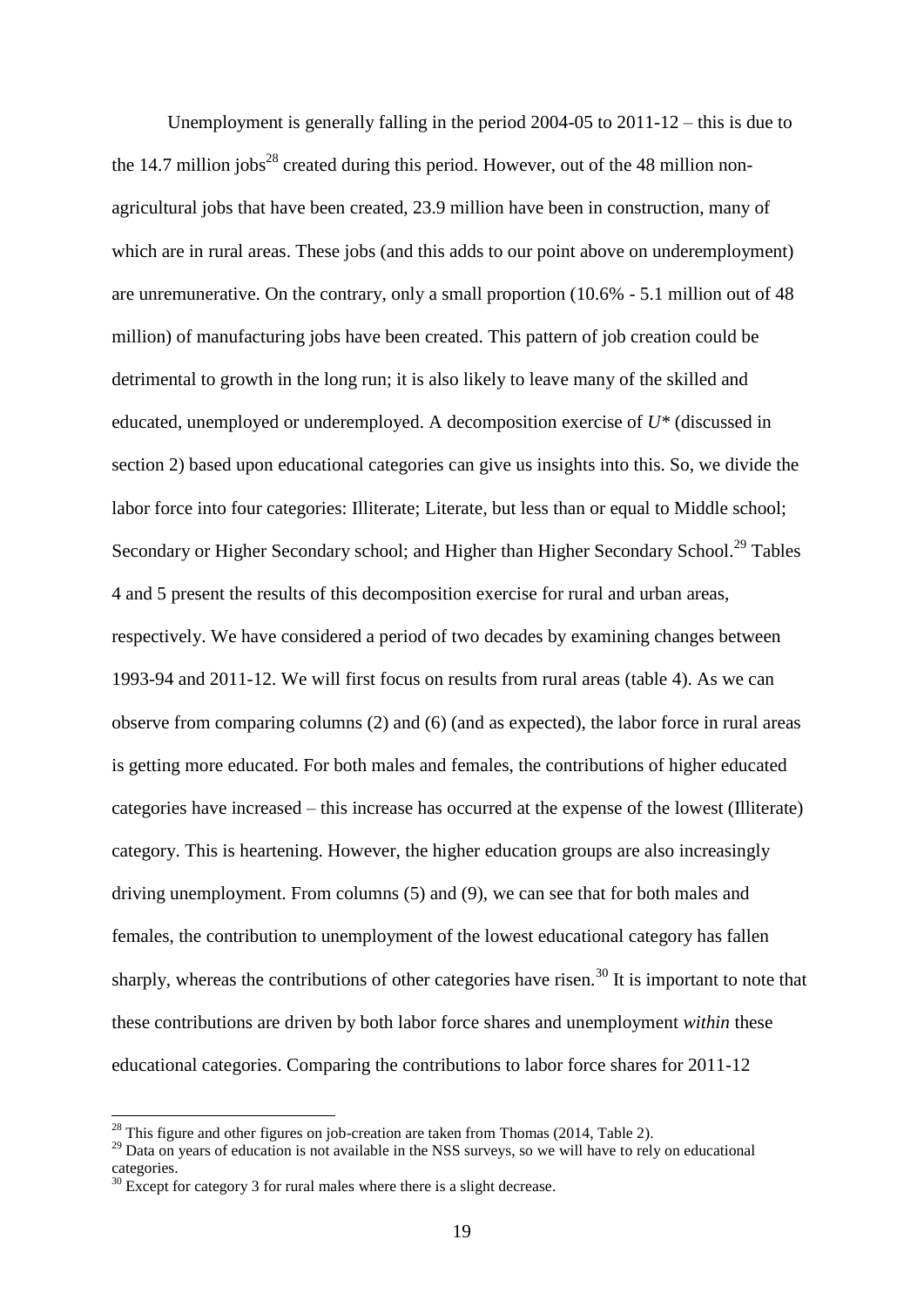(columns (6) and (9)), we can observe that higher educated categories are generally overrepresented whereas lower educated categories are underrepresented. In 2011-12, unemployment increases as we move up the educational ladder (column  $(7)$ ) – it is highest within the highest educational category. Coming to urban areas (table 5), as in rural areas, the labor force is getting more educated. There is a sharp increase in the proportion of the highest educational category in the labor force for both males and females. For both males and females, there is a sharp increase in the contribution to unemployment of the highest educational category, and this has occurred at the expense of all the other categories. In terms of levels, in 2011-12, a considerable contribution to unemployment is being made by the highest educational category - as much as 53% for females. The higher educated are overrepresented among the unemployed (comparing columns (6) and (9)) and unemployment generally increases with education; unemployment is highest for the most educated (higher than higher secondary education). Overall, the picture revealed by the decomposition analysis is consistent with the job creation story – since inadequate jobs are being created that can absorb the educated/skilled, unemployment is being driven increasingly by the educated, and is highest among them.

The stark difference between male and female unemployment in urban areas needs comment. We are not aware of a rigorous study that sheds light on this issue. But, this could be due to labor market discrimination and a higher mismatch (as compared to the same for males) between the skills that women possess and the requirements of the urban labor market.<sup>31</sup> There may also be factors (e.g. safety concerns; social norms) that reduce the pool of potential jobs available for women as compared to men.

## **Insert tables 4 and 5 here**

**.** 

 $31$  This could itself be due to past discrimination.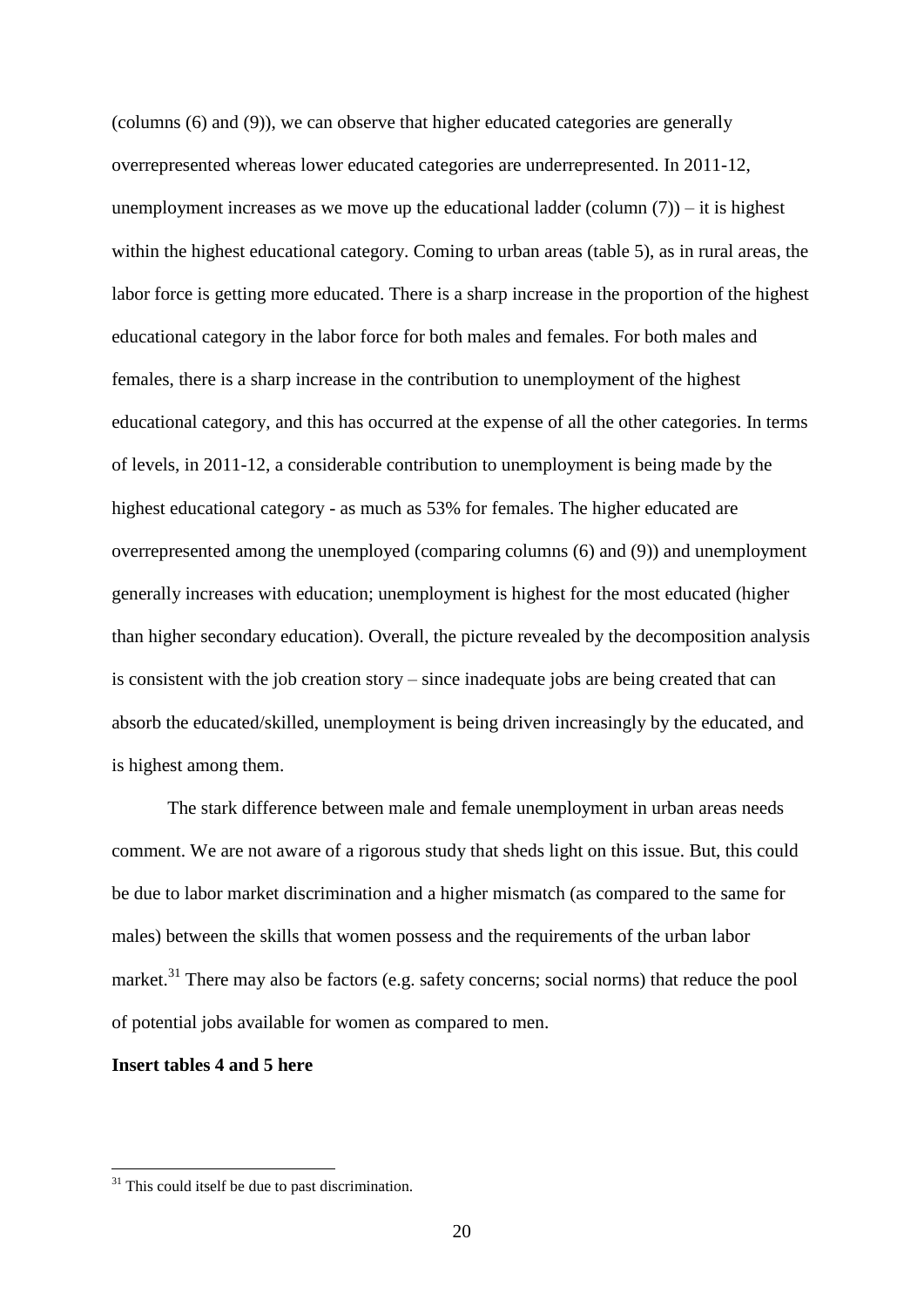The above analysis focuses on an all-India picture, which can conceal a lot of heterogeneity since different states within the country can display different unemployment trends and patterns. We therefore present a disaggregated picture in tables 6 and 7, i.e. the unemployment rates for the major states in rural and urban areas, respectively. With respect to the level of unemployment, we can see that for rural males in 2011-12, the unemployment rates vary, as per *U\**, from 0.131 (Gujarat) to 0.303 (Kerala) against an all-India level of 0.210. Similarly for rural females in 2011-12, they vary from 0.104 (Rajasthan) to 0.506 (Kerala) whereas the all-India level was 0.226. The same can be seen for urban areas as well: while the all-India unemployment rate for males was 0.208, the state-level unemployment rates varied from 0.102 (Gujarat) to 0.291 (Chhattisgarh). Similarly for females, while the all-India unemployment rate was 0.275, state-wise unemployment rates varied from 0.136 (Gujarat) to 0.516 (Bihar). In both rural and urban areas, there is greater heterogeneity in female unemployment rates than in male unemployment rates. In terms of changes over time, in rural areas, unemployment for males has been stable at the all-India level, whereas several states have shown increasing or decreasing unemployment; unemployment for females has increased at the all-India level, whereas some states (e.g. Andhra Pradesh, Assam, Karnataka) have shown the opposite trend. For urban areas, some states, e.g. Punjab and Rajasthan (for males); Andhra Pradesh and Himachal Pradesh (for females) experienced trends in unemployment that were different from all-India trends. The broad observation that emerges from a disaggregated analysis is that the all-India picture conceals considerable heterogeneity at the state-level, both in terms of levels and trends of unemployment. This is due to considerable differences among states in terms of their economic structure, job creation and the characteristics of the labor force (e.g. age, education etc.).

### **Insert tables 6 and 7 here**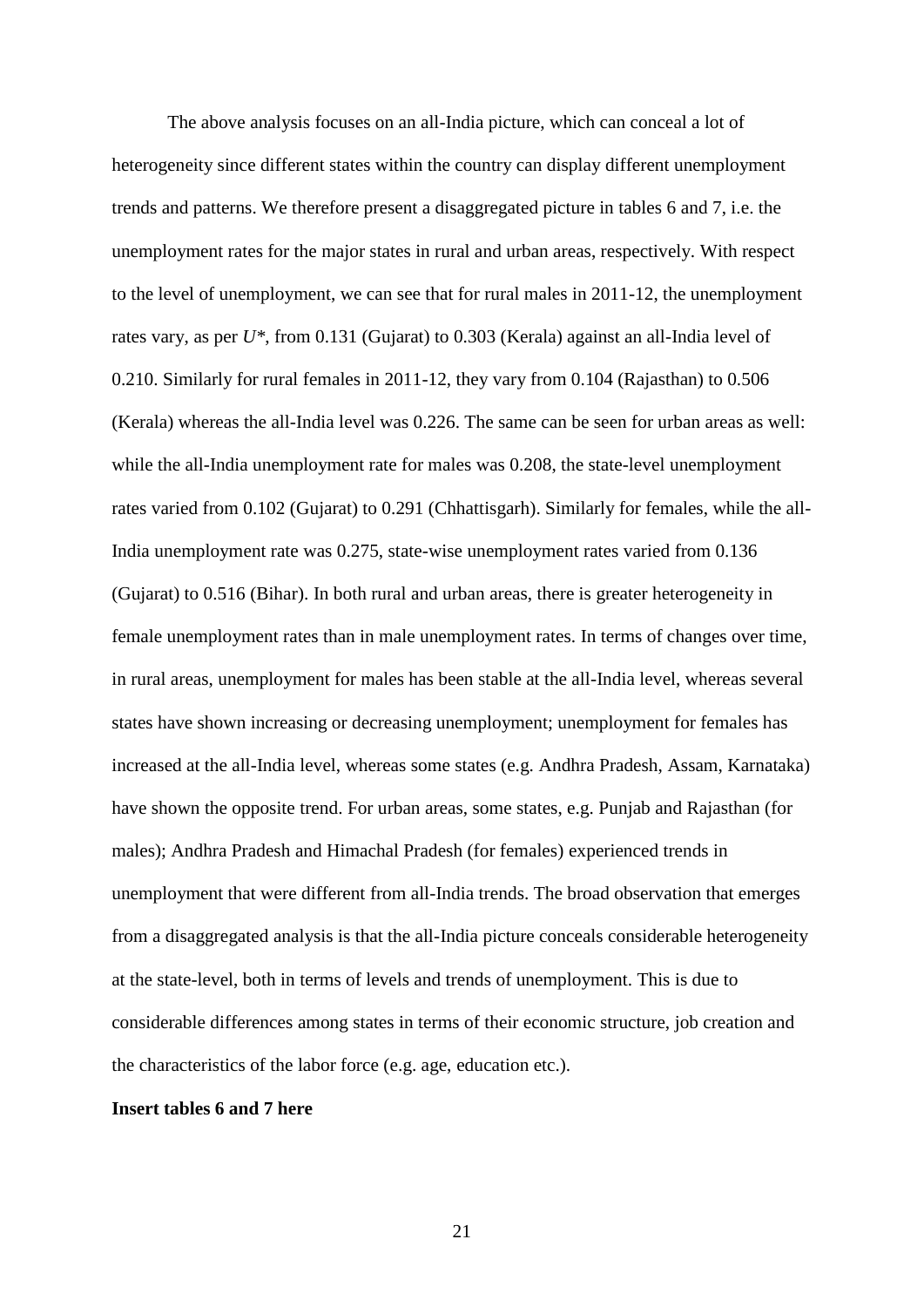As we discussed earlier, *U\** can be decomposed into mean and distributional components which can provide a richer picture of changes in unemployment. So, we present these results in tables 8 and 9, for rural and urban areas, respectively. For rural areas, both the components are moving in the same direction for both males and females. After falling between 1993-94 and 2004-05, the contribution of the inequality component has been rising since 2004-05; alternatively (see Section 2) we can say that the inequality in unemployment has been rising since 2004-05. In urban areas, the distribution of unemployment has worsened since 2004-05 for males and since 1999-00 for females.

#### **Insert tables 8 and 9 here**

The differences between the trends in CDS and *U*\* are dictated by changes in the distributional component. Although at the all-India level, the trends in CDS and *U\** are similar, the state-level trends and comparisons reveal that these two measures need not move in the same direction. For instance, from table 6, for rural males in 2011-12, while the CDS measure is the same in Andhra Pradesh and Assam, *U\** is higher in Assam suggesting that unemployment is more unequally distributed in this state. Similar is the case for Maharashtra and Haryana. Jharkhand and Karnataka, on the other hand, have the same levels of *U\**, but the latter has a higher CDS implying that it has a more equal distribution of unemployment. For urban males in 2011-12 (table 7), the CDS is similar in Tamil Nadu and Uttar Pradesh, but the latter has a higher *U\**.

#### **4 Discussion and Conclusions**

In the analysis above, we have developed a measure of unemployment that satisfies several desirable properties, in particular distribution sensitivity, which allows it to incorporate differences among the unemployed. This measure takes into account both the level of unemployment and its intensity. It can also be decomposed into mean and variance components and contributions due to different subgroups of the population. We use this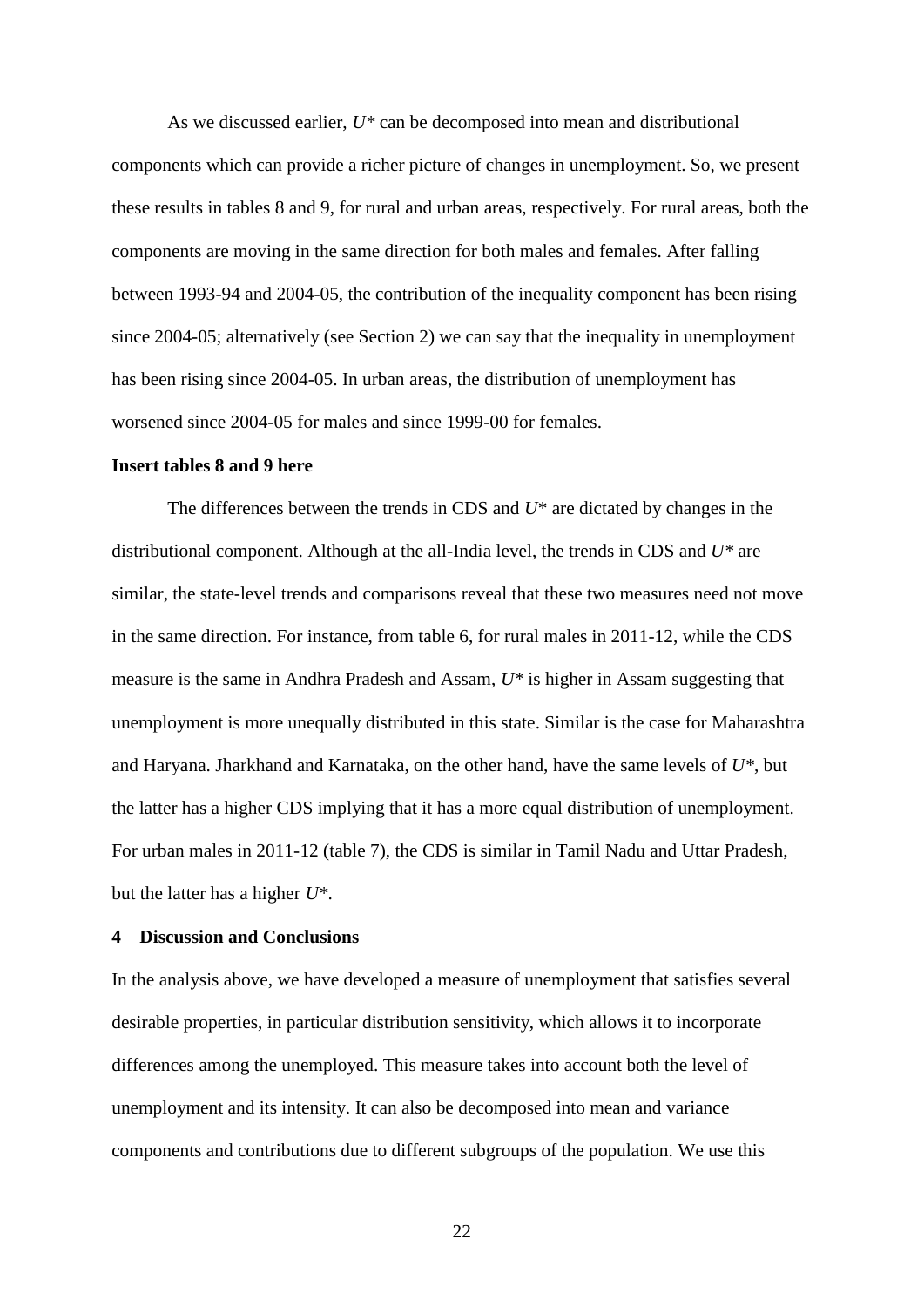measure and the Indian National Sample Survey data on unemployment and employment situation to map changes in unemployment during the past two decades (1993-94 to 2011- 12). We show that unemployment has fallen in this period except for females in rural areas. However, this has to be seen in light of the fact that there is considerable underemployment. We also show that unemployment is being driven to a greater extent today by educated groups and that the interpersonal distribution of unemployment has worsened. We try to provide explanations for our findings.

One of the implications of our analysis is that it is important to distinguish between those unemployed for short periods and long periods and provide different kinds of policies for these two groups. Serious discussions and attempts on this front are lacking in the Indian context. As we have mentioned above, our findings have to be seen in light of Indian experience with jobs. Since the onset of economic reforms in the early nineties, but particularly in the past decade, jobs have been created, but job growth in manufacturing has been disappointing. Jobs are being created in sectors (e.g. rural construction) that are unlikely to be remunerative and attract skilled/educated people. There is considerable debate on this issue, and scholars have identified various culprits – labor laws, structural features, nature of the growth process itself etc. This is not the place to go into the debate, but in terms of policies, two kinds of policies are needed. First, we need policies that protect the unemployed and ensure that they develop appropriate skills and that their skills do not become obsolete. Unemployment insurance and training/retraining programs of the kind present in developed countries, and even in some developing countries (e.g. Chile, see World Bank (2012)) are virtually absent in India. Moreover, infrastructure put in place to deal with unemployment (e.g. unemployment exchanges) is non-functional in many parts of India (World Bank  $2010$ .<sup>32</sup> Many of the long-term unemployed have never worked (Naraparaju 2014) and it is

**.** 

 $32$  Two reports of the World Bank (2010, 2012) discuss the issue of jobs in India.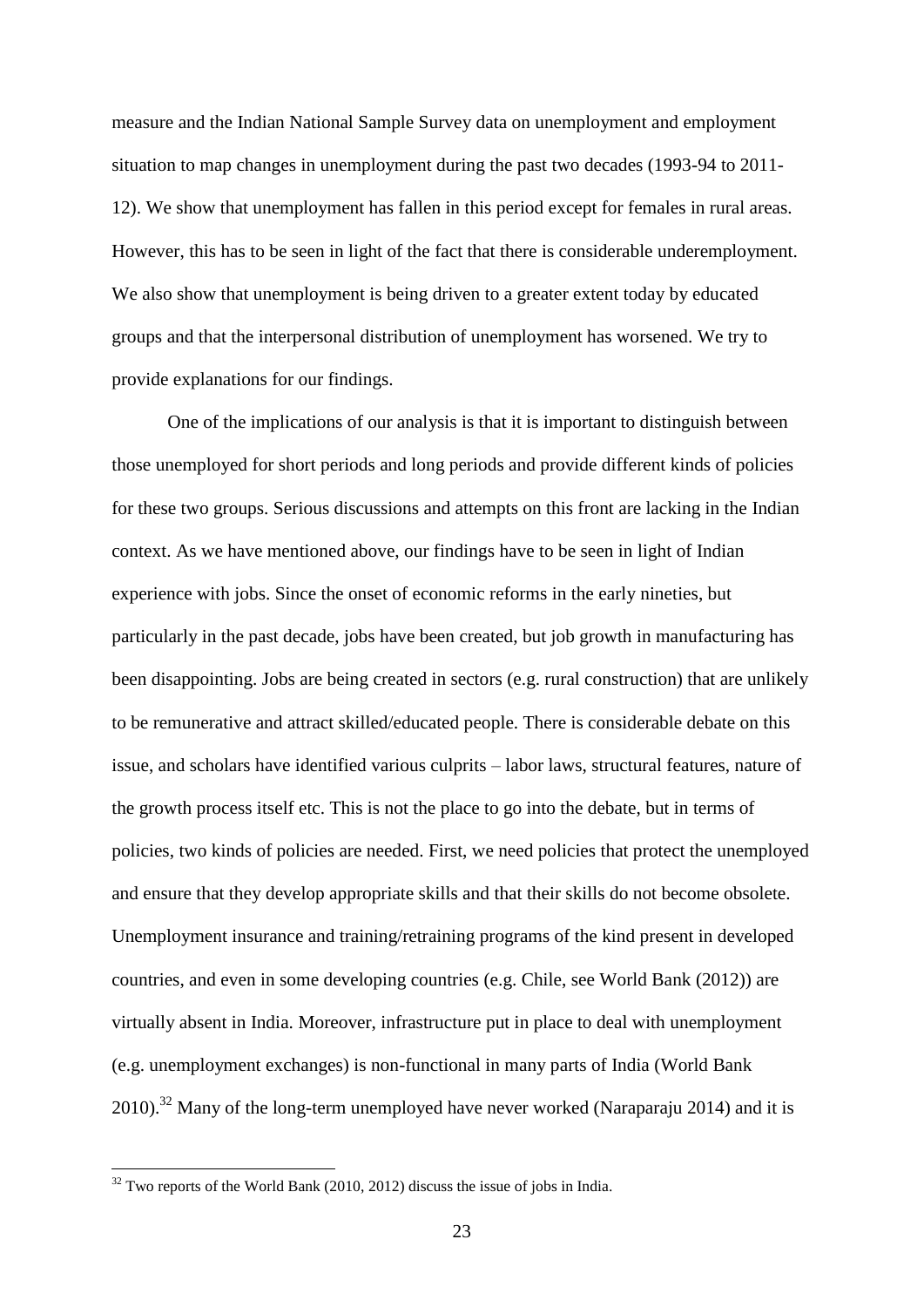important to understand how this vicious cycle operates (e.g. through lack of experience, absence of access to networks etc.) and what can help them break it. Second, policies that promote growth and particularly job growth are the need of the hour. As we have observed above, unemployment is disproportionately high among the educated and is in fact being driven to a great extent by them. In the future, one can expect educational levels to rise further, but if adequate jobs are not created to absorb the educated, unemployment and/or underemployment will also increase.<sup>33</sup> The state has a crucial role to play in promoting growth and creating jobs and thereby preventing this outcome, e.g. through investment in infrastructure and skill development.

**.** 

 $33$  Increase in educational levels is a positive outcome, which may lead to an increase in unemployment and/or underemployment – a negative outcome. An analogous (but reverse) scenario exists in the case of poverty, wherein deaths of the poor (a negative outcome) lead to a reduction in poverty (a positive, but perverse outcome) according to several commonly used measures (see Kanbur and Mukherjee (2007) for a discussion).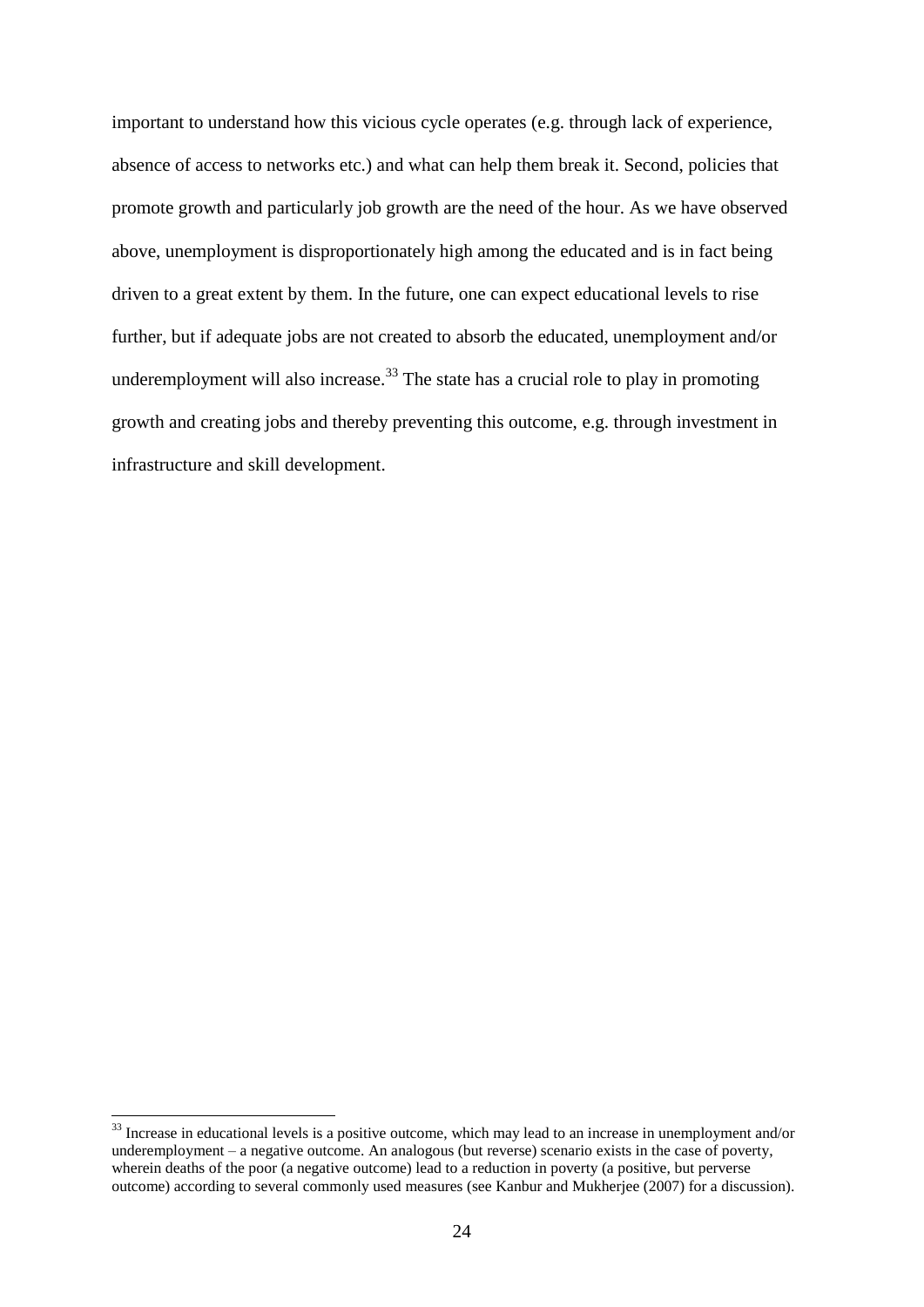## **Acknowledgements**:

For their comments, we thank Pranab Bardhan, Achin Chakraborty, S. Chandrasekhar, Sudha Narayanan, S. Subramanian, and participants at the Annual Meetings of the Canadian Economics Association (Montreal), Silver Jubilee Conference on Human Development at IGIDR, 55th Annual Conference of the Indian Society of Labour Economics, Growth and Development Conference at Indian Statistical Institute, New Delhi and seminars at Dalhousie University and the Indian Statistical Institute, Bangalore.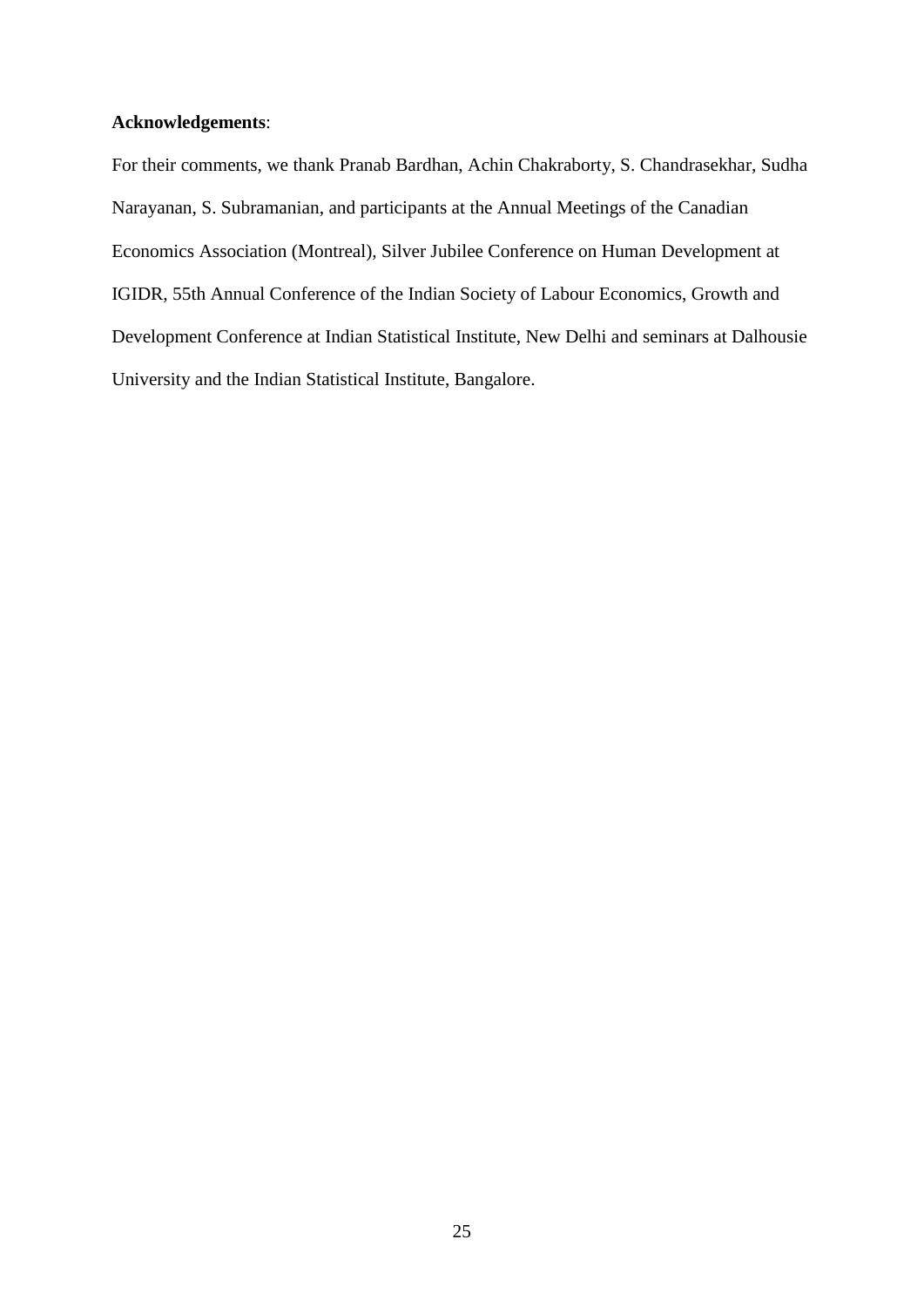#### **References:**

- 1. Akerlof, G.A., Main, B.G.M.: Unemployment spells and unemployment experience. American Economic Review 70(5), 885–893 (1980)
- 2. Akerlof, G.A., Main, B.G.M.: An experience-weighted measure of employment and unemployment durations. American Economic Review 71(5), 1003–1011 (1981)
- 3. Basu, K., Nolen, P.: Vulnerability, unemployment and poverty: a class of distribution and sensitive measures, its axiomatic properties and applications. Economics Discussion Papers 623, University of Essex, Department of Economics (2006)
- 4. Borooah, V.K.: A duration-sensitive measure of the unemployment rate: theory and application. Labour 16(3), 453–468 (2002)
- 5. Chakraborty, A., Pattanaik P.K., Xu, Y.: On the mean of squared deprivation gaps. Economic Theory 34 (1), 181-187 (2008)
- 6. Christiaensen, L., Shorrocks A.: Measuring poverty over time. Journal of Economic Inequality 10, 137-143 (2012)
- 7. Clark, K.B., Summers, L.H.: Labor market dynamics and unemployment: a reconsideration. Brookings Papers on Economic Activity 1, 13-60 (1979)
- 8. Clark, K.B., Summers, L.H.: Unemployment reconsidered. Harvard Business Review 58, 171-179 (1980)
- 9. The Economist: Angry young Indians: what a waste & India"s demographic challenge: wasting time. May 11 (2013a)
- 10. The Economist: Work and the young: generation jobless. April 27. (2013b)
- 11. Foster, J.E., Greer, J., Thorbecke, E.: A class of decomposable poverty measures. Econometrica 52, 761-766 (1984)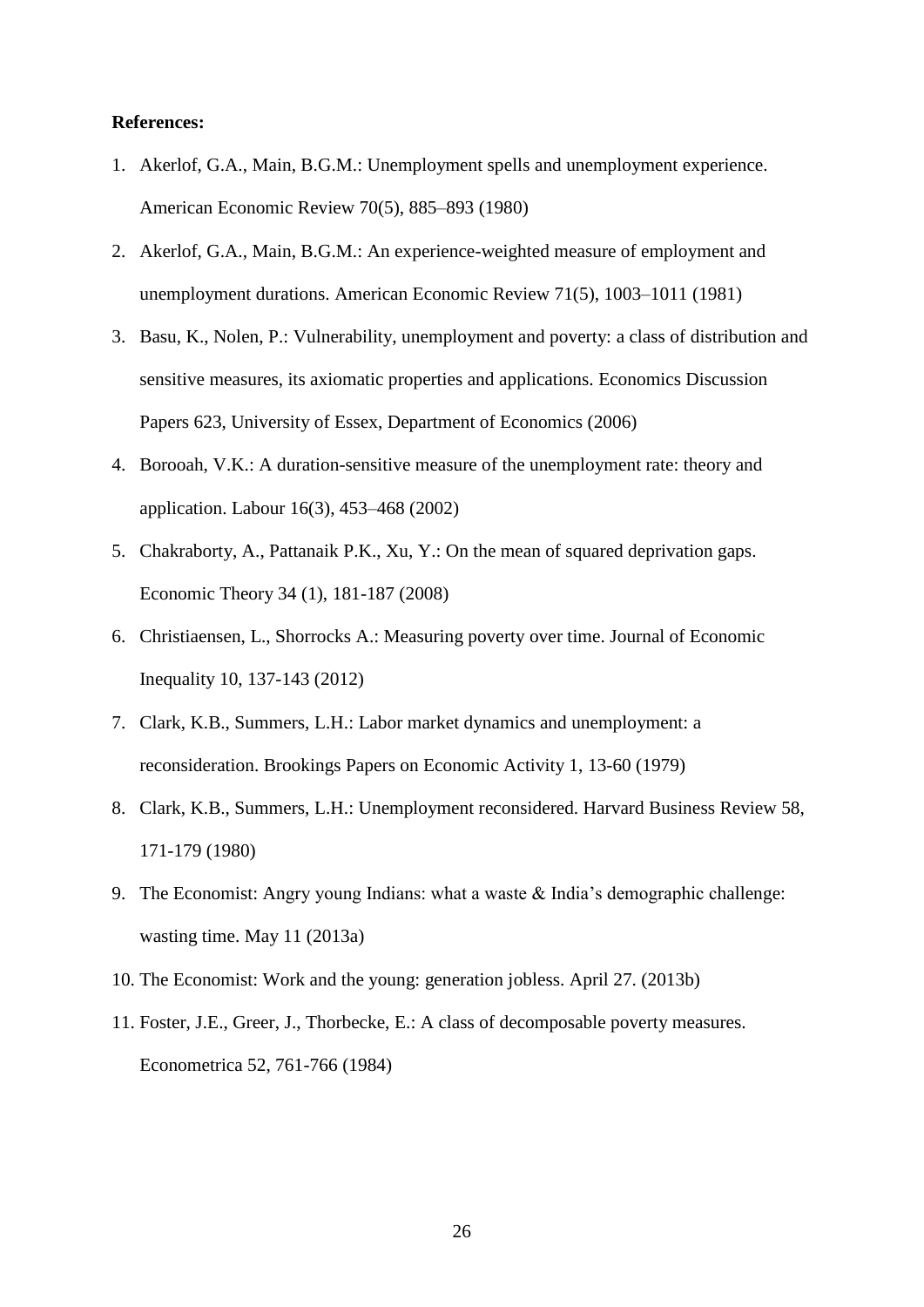- 12. Fowler, R.F.: Duration of unemployment on the register of the wholly unemployed. Studies in Official Statistics Research Series 1. Her Majesty"s Stationery Office London (1968)
- 13. Government of India: Economic Survey 2012-13. Government of India New Delhi (2013)
- 14. Kaitz, H.B.: Analysing the length of spells of unemployment. Monthly Labor Review 93, 11-20 (1970)
- 15. Kanbur, R., Mukherjee, D.: Premature mortality and poverty measurement. Bulletin of Economic Research 59 (4), 339-359 (2007)
- 16. Kotwal, A., Ramaswami, B., Wadhwa, W.: Economic liberalization and Indian economic growth: what's the evidence? Journal of Economic Literature 49, 1152-1199 (2011)
- 17. Lambert, P.J.: Mini-symposium: The 1990, 1992 and 1993 papers on distributionally sensitive measures of unemployment by Manimay Sengupta and Anthony Shorrocks. Journal of Economic Inequality 7, 269-271 (2009)
- 18. Motiram, S., Naraparaju, K.: Growth and deprivation in India: what does recent evidence suggest on "inclusiveness"? Oxford Development Studies (forthcoming) (2014)
- 19. Naraparaju, K.: Unemployment spells in India: certain basic patterns and trends. Mimeo. Indira Gandhi Institute of Development Research, Mumbai (2014)
- 20. NSC: National Statistical Commission Annual Report 2010-11. Government of India, New Delhi (2011)
- 21. NSS: Key Results on Employment and Unemployment, 1993-1994. Revised Report No. 406. Government of India, New Delhi (1996)
- 22. NSS: Employment and Unemployment Situation in India, 2004-05, Parts I & II. Report No. 515 (61/10/1). Government of India, New Delhi (2006)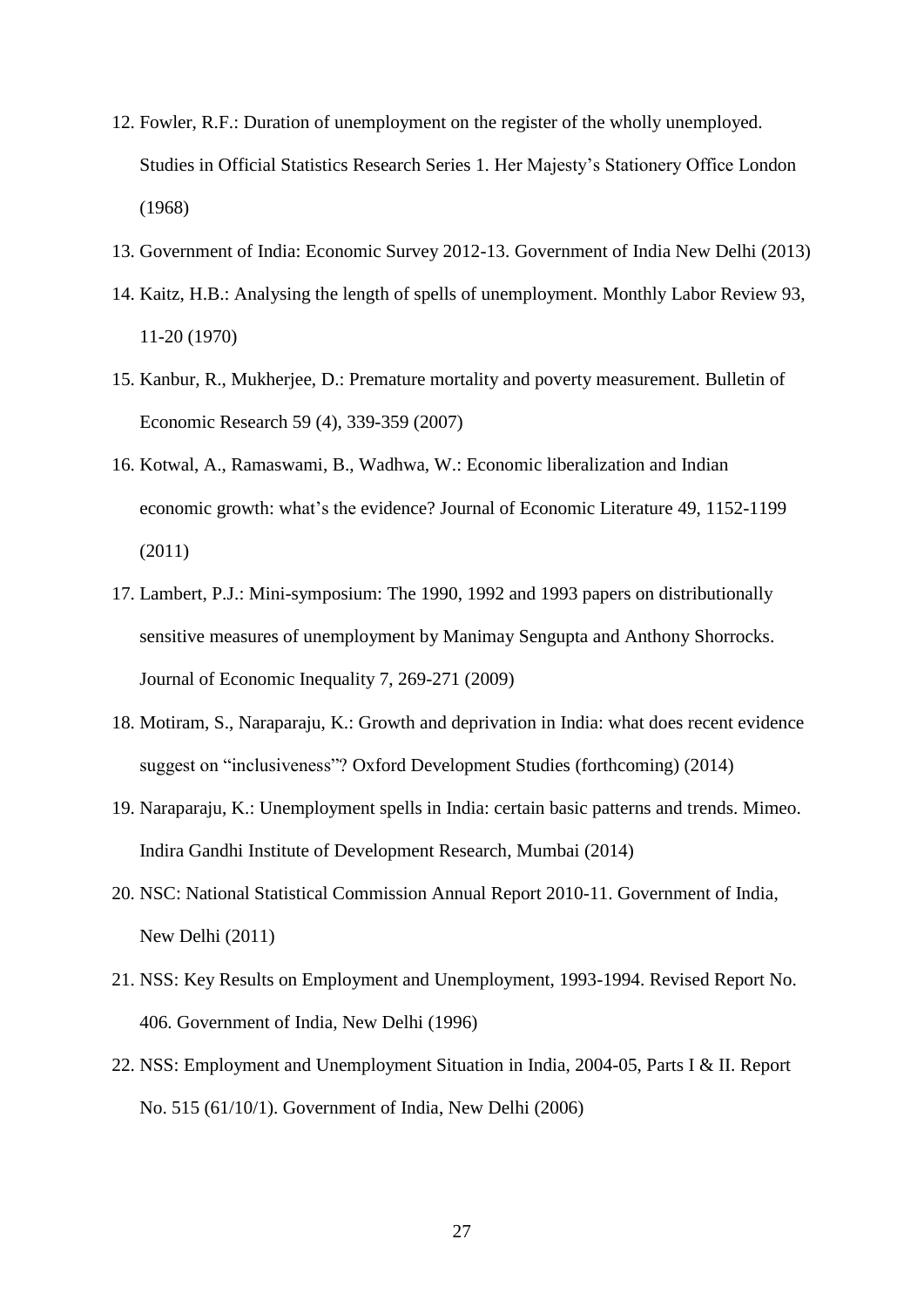- 23. NSS: Employment and Unemployment Situation in India, 2009-10. Report No. 537 (66/10/1). Government of India, New Delhi (2011)
- 24. NSS: Key Indicators of Employment and Unemployment in India Report No. NSS KI. (68/10). Government of India, New Delhi (2013)
- 25. Orwell, G.: Coming Up For Air. Harcourt, New York (1969) [1939]
- 26. Paul, S.: On the measurement of unemployment. Journal of Development Economics 36, 395-404 (1991)
- 27. Paul, S.: An illfare approach to the measurement of unemployment. Applied Economics 24, 739–743 (1992)
- 28. Planning Commission: Report of the Working Group on Employment, Planning & Policy for the Twelfth Five Year Plan. Government of India, New Delhi (2011)
- 29. Samuelson, P.A., Nordhaus, W.D.: Economics. Nineteenth Edition. McGraw-Hill/Irwin. (2009)
- 30. Sen, A.K.: Poverty: an ordinal approach to measurement. Econometrica 44, 219-231 (1976)
- 31. Sen, A.K.: Social exclusion: concept, application, and scrutiny. Social Development Papers No.1, Office of Environment and Social Development, Asian Development Bank (2000)
- 32. Sengupta, M.: Unemployment duration and the measurement of unemployment. Economics Discussion Paper, 9003, University of Canterbury, New Zealand (1990)
- 33. Shorrocks, A.F.: Spell incidence, spell duration and the measurement of unemployment. Economics Discussion Paper, 409, University of Essex (1992)
- 34. Shorrocks, A.F: On the measurement of unemployment. Economics Discussion Paper, 418, University of Essex (1993)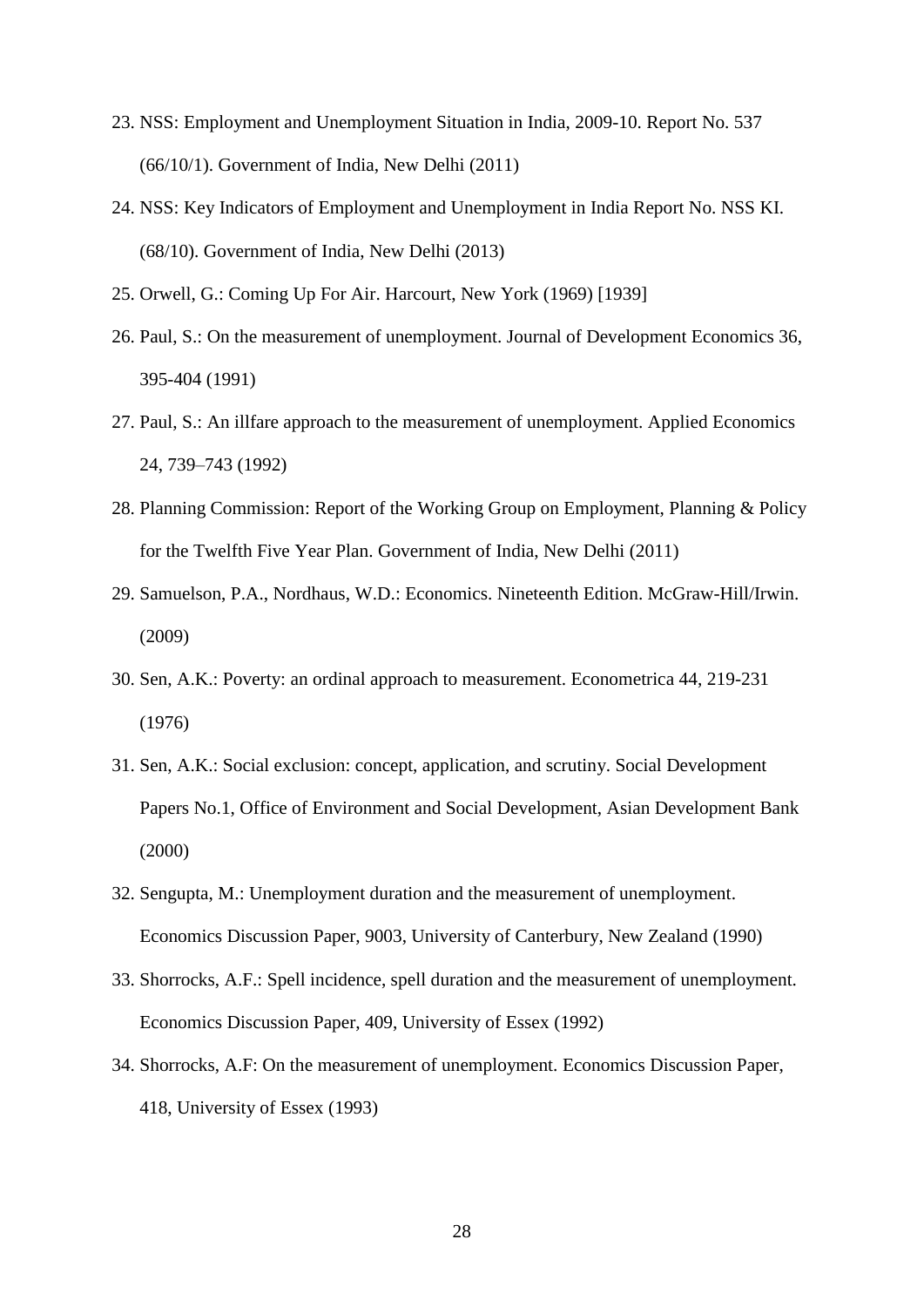- 35. Shorrocks, A., Wan, G.: Spatial decomposition of inequality. Journal of Economic Geography 5, 59-81 (2005)
- 36. Stogbauer, C., Komlos, J.H.: Averting the Nazi seizure of power: a counterfactual thought experiment. European Review of Economic History 8 (2), 173-199 (2004)
- 37. Thomas, J.J.: The demographic challenge and employment growth in India. Economic & Political Weekly 49 (6), 15-17 (2014)
- 38. Wadhwa, W, Ramaswami, B.: The measurement of unemployment. In Basu, K., Maertens, A. (eds.) The New Oxford Companion to Economics in India. Oxford University Press, New Delhi (2012)
- 39. World Bank: India"s Employment Challenge: Creating Jobs, Helping Workers. Oxford University Press, New Delhi (2010)
- 40. World Bank: More and Better Jobs in South Asia. Oxford University Press, New Delhi (2012)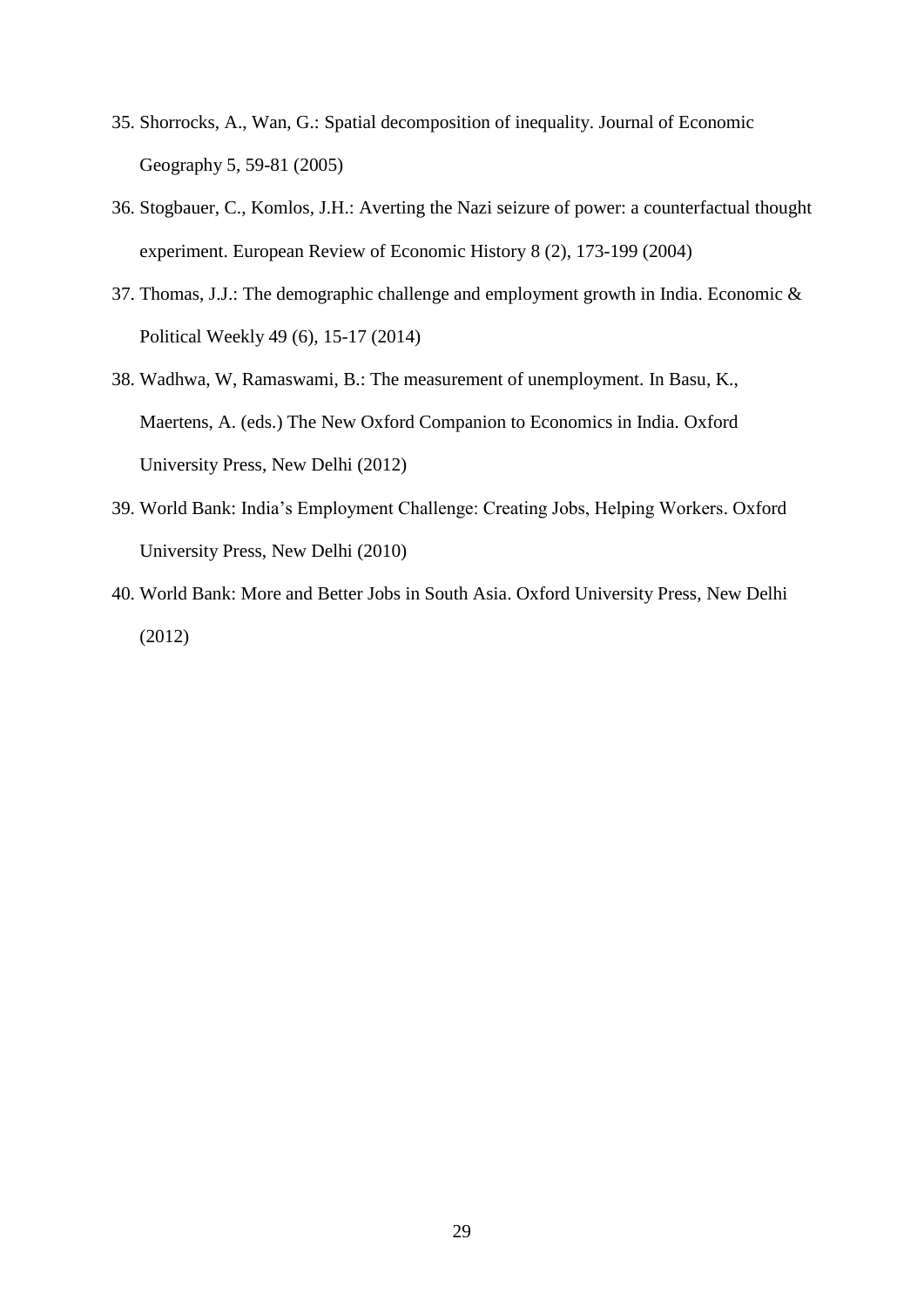



Note: In the above figure, half-a-day of unemployment is represented by "5" and a full day of unemployment is represented by "10". Thus, e.g., 35 would correspond to unemployment for half-a-week and so on. All percentages calculated on the basis of those unemployed at least half-a-day of the reference week.



Note: In the above figure, the legend for the x-axis is as follows: *1-unemployed for only 1 week; 2-unemployed for more than 1 week to 2 weeks; 3-unemployed for more than 2 weeks to 1 month; 4-unemployed for more than 1 month to 2 months; 5-unemployed for more than 2 months to 3 months; 6-unemployed for more than 3 months to 6 months; 7-unemployed for more than 6 months to 12 months; 8-unemployed for more than 12 months.* All percentages calculated based upon those unemployed on all seven days of the reference week.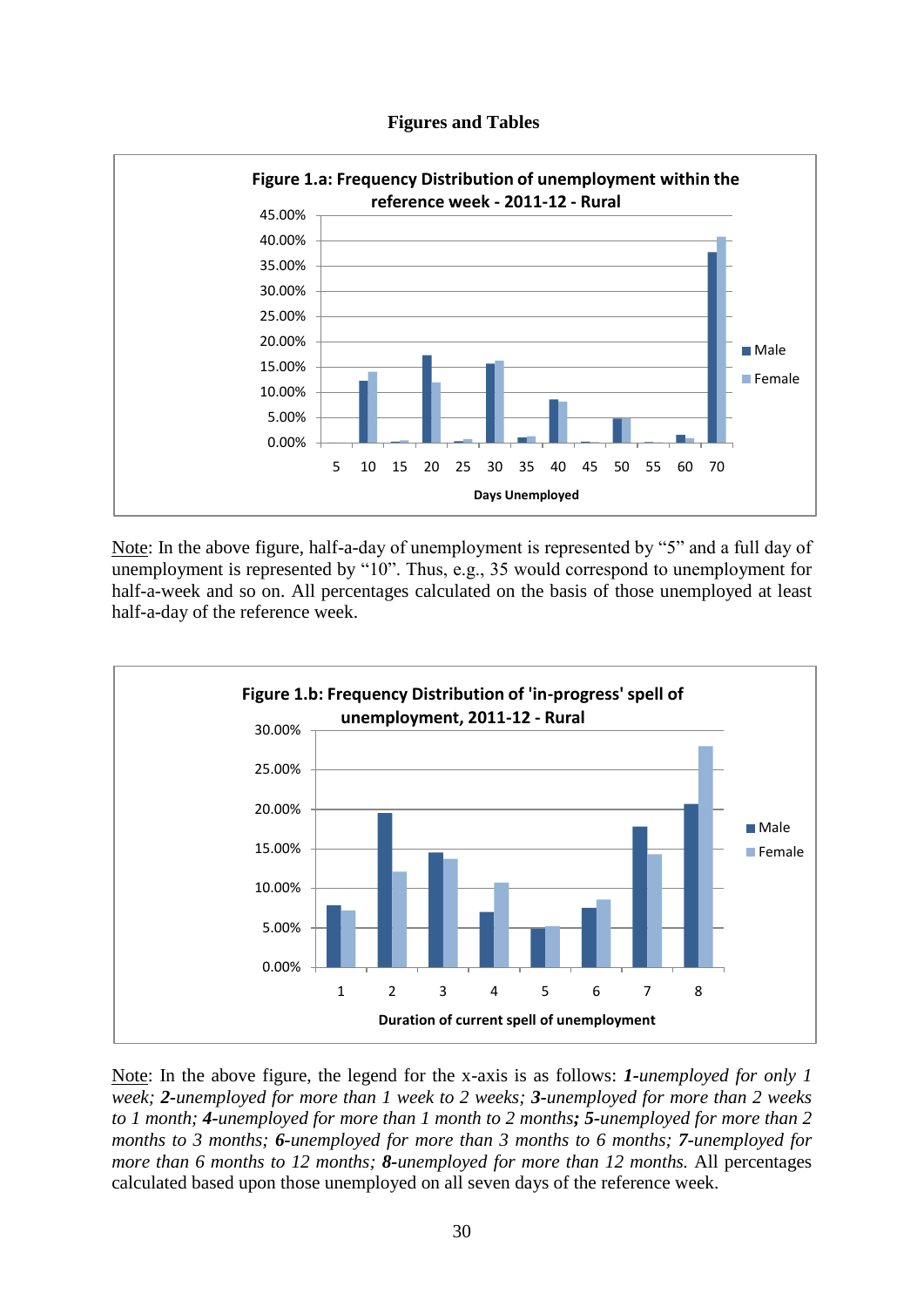

Note: In the above figure, half-a-day of unemployment is represented by "5" and a full day of unemployment is represented by "10". Thus, e.g., 35 would correspond to unemployment for half-a-week and so on. All percentages calculated on the basis of those unemployed at least half-a-day of the reference week.



Note: In the above figure, the legend for the x-axis is as follows: *1-unemployed for only 1 week; 2-unemployed for more than 1 week to 2 weeks; 3-unemployed for more than 2 weeks to 1 month; 4-unemployed for more than 1 month to 2 months; 5-unemployed for more than 2 months to 3 months; 6-unemployed for more than 3 months to 6 months; 7-unemployed for more than 6 months to 12 months; 8-unemployed for more than 12 months.* All percentages calculated based upon those who are unemployed on all seven days of the reference week.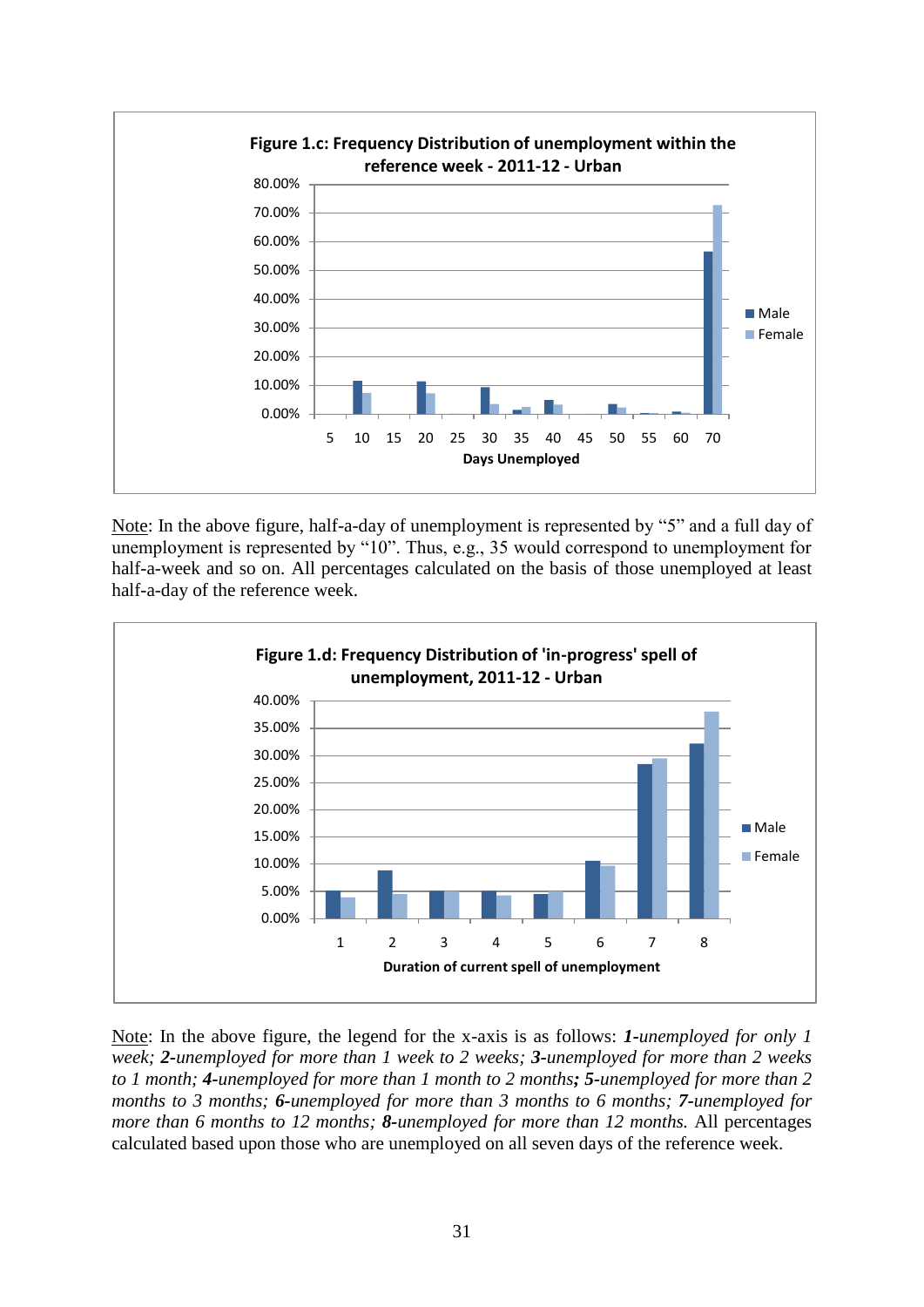|                                                              | In Labor Force                                                                                                                                                                                                                                             | Unemployed                                                                                                                                                                                                                       | Unemployment<br>Rate                                                                                                                                                   |
|--------------------------------------------------------------|------------------------------------------------------------------------------------------------------------------------------------------------------------------------------------------------------------------------------------------------------------|----------------------------------------------------------------------------------------------------------------------------------------------------------------------------------------------------------------------------------|------------------------------------------------------------------------------------------------------------------------------------------------------------------------|
| <b>UPS</b> (Usual<br>Principal<br>Status)                    | If for the major part of<br>the last 365 days<br>preceding the survey, a<br>person is either working,<br>or did not work but was<br>seeking or was available<br>for work.                                                                                  | If for the major part of<br>the time spent in the<br>(UPS) labor force, a<br>person did not work but<br>was seeking or was<br>available for work.                                                                                | The head count<br>ratio of the (UPS)<br>unemployed in the<br>(UPS) labor force.                                                                                        |
| <b>UPSS</b> (Usual<br>Principal and<br>Subsidiary<br>Status) | In addition to the UPS<br>labor force, those outside<br>it are also included if<br>they've worked for at<br>least 30 days over the last<br>365 days preceding the<br>survey.                                                                               | If a person in the (UPSS)<br>labor force has not<br>worked for at least 30<br>days over the last 365<br>days preceding the<br>survey.                                                                                            | The head count<br>ratio of the (UPSS)<br>unemployed in the<br>(UPSS) labor force.                                                                                      |
| <b>CWS</b> (Current<br>Weekly<br>Status)                     | If, in the reference week<br>preceding the survey, a<br>person was either<br>working, or did not work<br>but was seeking or was<br>available for work for at<br>least half-a-day.                                                                          | If a person did not work<br>but was seeking or was<br>available for work for the<br>entire time spent in the<br>(CWS) labor force during<br>the week preceding the<br>survey.                                                    | The head count<br>ratio of the (CWS)<br>unemployed in the<br>(CWS) labor force.                                                                                        |
| CDS (Current<br>Daily Status)                                | (Reference week divided<br>into 14 half-days and<br>status determined for<br>each of the half-days<br>separately) If a person<br>was either working, or<br>did not work but was<br>seeking or was available<br>for work during the<br>particular half-day. | (Reference week divided<br>into 14 half-days and<br>status determined for<br>each of the half-days<br>separately) If a person<br>did not work but was<br>seeking or was available<br>for work during the<br>particular half-day. | (Combining the 14)<br>half-day statuses)<br>The ratio of<br>unemployed person-<br>days to the total<br>person-days in the<br>labor force during<br>the reference week. |

# **Table 1: Measures of Labor Force, Unemployment Status and Unemployment Rate**

**Source:** Various NSS Reports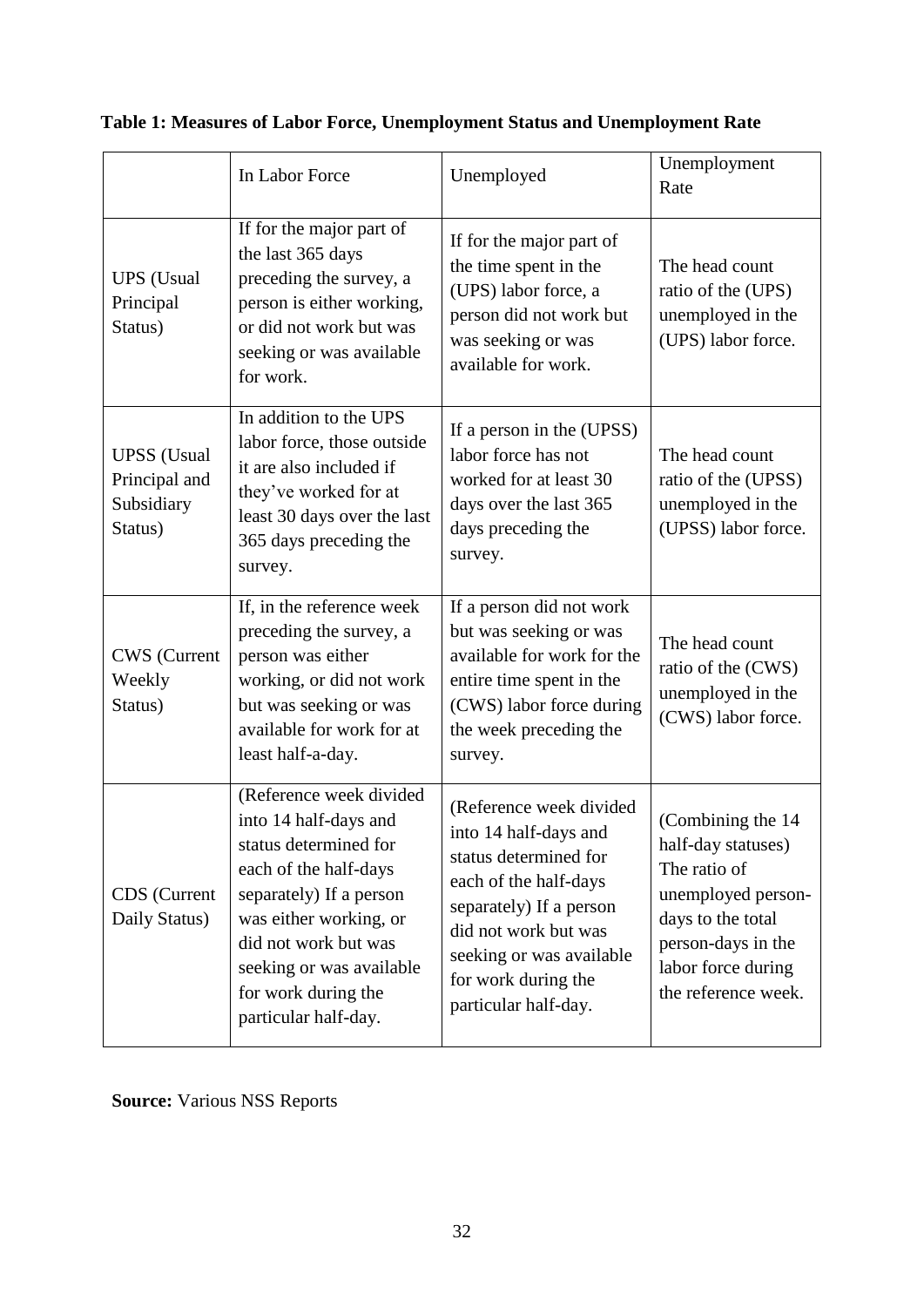| Year    | Labor Force<br>Participation<br>Rates $(LFPR)^{^{\wedge}}$ |        | CDS   |        | $U^*$ |        | $I(2)^{\#}$ |        |
|---------|------------------------------------------------------------|--------|-------|--------|-------|--------|-------------|--------|
|         | Male                                                       | Female | Male  | Female | Male  | Female | Male        | Female |
| 1993-94 | 0.53                                                       | 0.23   | 0.056 | 0.056  | 0.209 | 0.208  | 0.043       | 0.041  |
| 1999-00 | 0.52                                                       | 0.22   | 0.072 | 0.070  | 0.236 | 0.235  | 0.054       | 0.048  |
| 2004-05 | 0.53                                                       | 0.24   | 0.080 | 0.087  | 0.242 | 0.260  | 0.057       | 0.058  |
| 2009-10 | 0.54                                                       | 0.20   | 0.064 | 0.080  | 0.217 | 0.244  | 0.046       | 0.052  |
| 2011-12 | 0.53                                                       | 0.18   | 0.055 | 0.062  | 0.210 | 0.226  | 0.043       | 0.044  |

**Table 2: Labor Force Participation (LFPR) and Unemployment Rates– Rural**

Note:  $\hat{ }$  The LFPR is as per the Current Daily Status, see table 1. <sup>#</sup>As defined in Paul (1991), see Section 2. For the definitions of CDS and *U\**, see table 1 and Section 2, respectively. Authors" computations.

| Year    | Labor Force<br>Participation<br>Rates $(LFPR)^{^{\wedge}}$ |        | CDS   |        |       | $U^*$  | $I(2)^{\#}$ |        |
|---------|------------------------------------------------------------|--------|-------|--------|-------|--------|-------------|--------|
|         | Male                                                       | Female | Male  | Female | Male  | Female | Male        | Female |
| 1993-94 | 0.53                                                       | 0.13   | 0.067 | 0.104  | 0.243 | 0.311  | 0.059       | 0.092  |
| 1999-00 | 0.53                                                       | 0.12   | 0.073 | 0.094  | 0.253 | 0.293  | 0.063       | 0.08   |
| 2004-05 | 0.56                                                       | 0.15   | 0.075 | 0.116  | 0.251 | 0.326  | 0.063       | 0.098  |
| 2009-10 | 0.55                                                       | 0.13   | 0.051 | 0.091  | 0.207 | 0.289  | 0.043       | 0.078  |
| 2011-12 | 0.56                                                       | 0.14   | 0.049 | 0.080  | 0.208 | 0.275  | 0.043       | 0.071  |

Note:  $\hat{ }$  The LFPR is as per the Current Daily Status, see table 1.  $\hat{ }$  As defined in Paul (1991), see Section 2. For the definitions of CDS and  $U^*$ , see table 1 and Section 2, respectively. Authors" computations.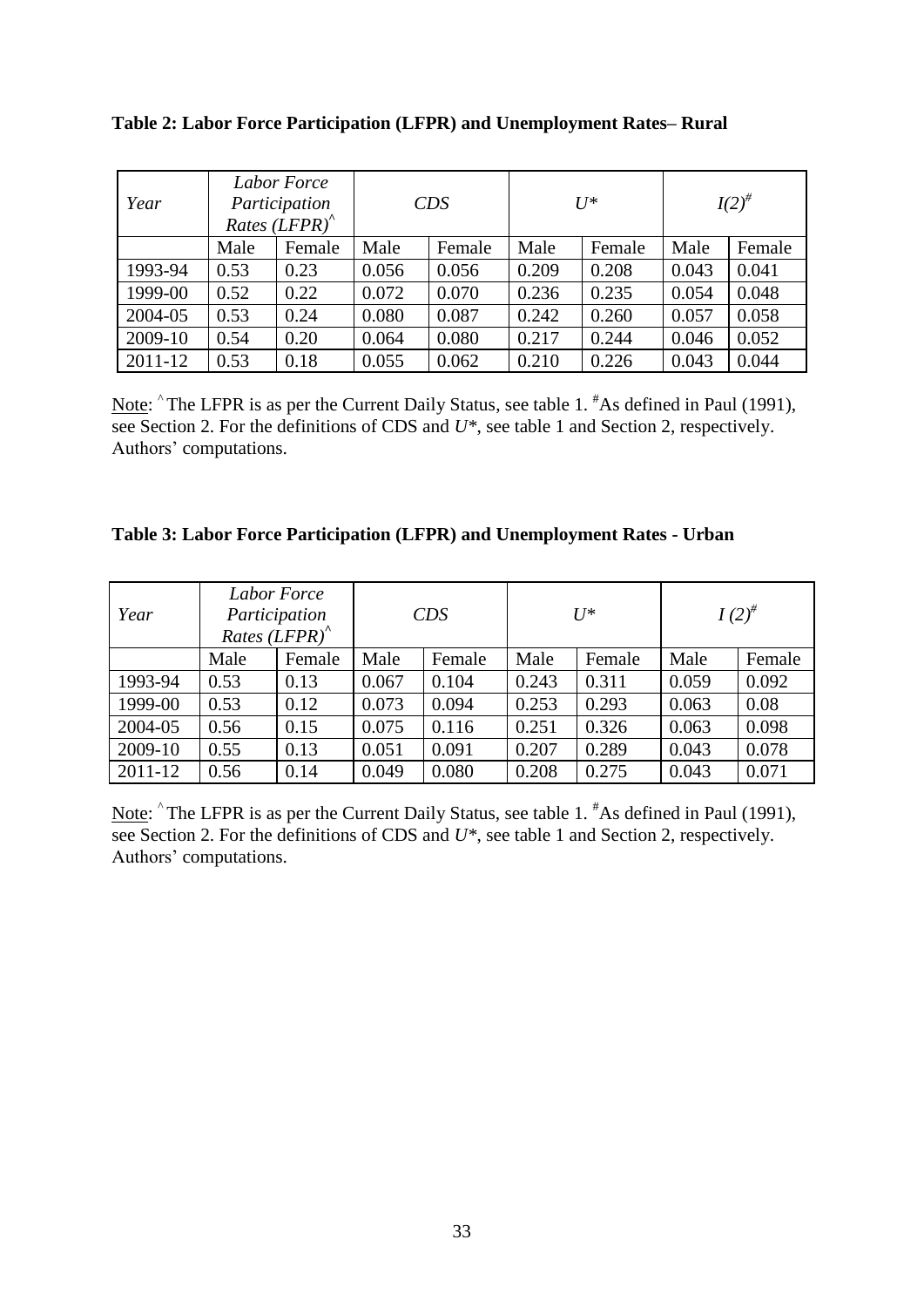|                             |                                       | 1993-94  |                                                              |                            | 2011-12                               |          |                                                              |                     |  |
|-----------------------------|---------------------------------------|----------|--------------------------------------------------------------|----------------------------|---------------------------------------|----------|--------------------------------------------------------------|---------------------|--|
| $\left(1\right)$            | (2)                                   | $(3)$    | (4)                                                          | (5)                        | (6)                                   | (7)      | (8)                                                          | (9)                 |  |
| <b>Education Categories</b> | <b>Share of labor</b><br>force $(\%)$ | $U^{*2}$ | <b>Contribution</b><br>(Labor force<br>$share *$<br>$U^{*2}$ | <b>Contribution</b><br>(%) | <b>Share of labor</b><br>force $(\%)$ | $U^{*2}$ | <b>Contribution</b><br>(Labor force<br>share $*$<br>$U^{*2}$ | Contribution<br>(%) |  |
| <b>Male</b>                 |                                       |          |                                                              |                            |                                       |          |                                                              |                     |  |
| $\mathbf{1}$                | 44.02                                 | 0.034    | 0.015                                                        | 33.97                      | 27.43                                 | 0.035    | 0.010                                                        | 22.16               |  |
| $\overline{2}$              | 42.59                                 | 0.038    | 0.016                                                        | 37.45                      | 46.55                                 | 0.043    | 0.020                                                        | 45.24               |  |
| $\overline{3}$              | 10.98                                 | 0.081    | 0.009                                                        | 20.32                      | 19.39                                 | 0.045    | 0.009                                                        | 19.70               |  |
| $\overline{4}$              | 2.83                                  | 0.127    | 0.004                                                        | 8.25                       | 6.54                                  | 0.087    | 0.006                                                        | 12.90               |  |
|                             |                                       |          |                                                              |                            |                                       |          |                                                              |                     |  |
| Total                       | 100                                   |          | 0.044                                                        | 100                        | 100                                   |          | 0.044                                                        | 100                 |  |
|                             |                                       |          |                                                              |                            |                                       |          |                                                              |                     |  |
| Female                      |                                       |          |                                                              |                            |                                       |          |                                                              |                     |  |
|                             | 78.09                                 | 0.035    | 0.028                                                        | 63.82                      | 54.51                                 | 0.036    | 0.020                                                        | 38.98               |  |
| $\sqrt{2}$                  | 18.52                                 | 0.042    | 0.008                                                        | 18.19                      | 32.29                                 | 0.038    | 0.012                                                        | 23.97               |  |
| $\mathfrak{Z}$              | 2.80                                  | 0.195    | 0.005                                                        | 12.61                      | 9.37                                  | 0.109    | 0.010                                                        | 20.07               |  |
| $\overline{4}$              | 0.69                                  | 0.336    | 0.002                                                        | 5.38                       | 3.86                                  | 0.224    | 0.009                                                        | 16.98               |  |
|                             |                                       |          |                                                              |                            |                                       |          |                                                              |                     |  |
| Total                       | 100                                   |          | 0.043                                                        | 100                        | 100                                   |          | 0.051                                                        | 100                 |  |

## **Table 4: Decomposition of Unemployment – Education Categories - Rural**

Note: The Educational Categories are defined as the following: *1-Illiterate; 2-Ranges from 'Literate without formal schooling' to 'Middle School'; 3-Secondary and higher secondary school education; 4-Higher than Higher secondary education.* See Section 2 for details on the decomposition. Authors' computations.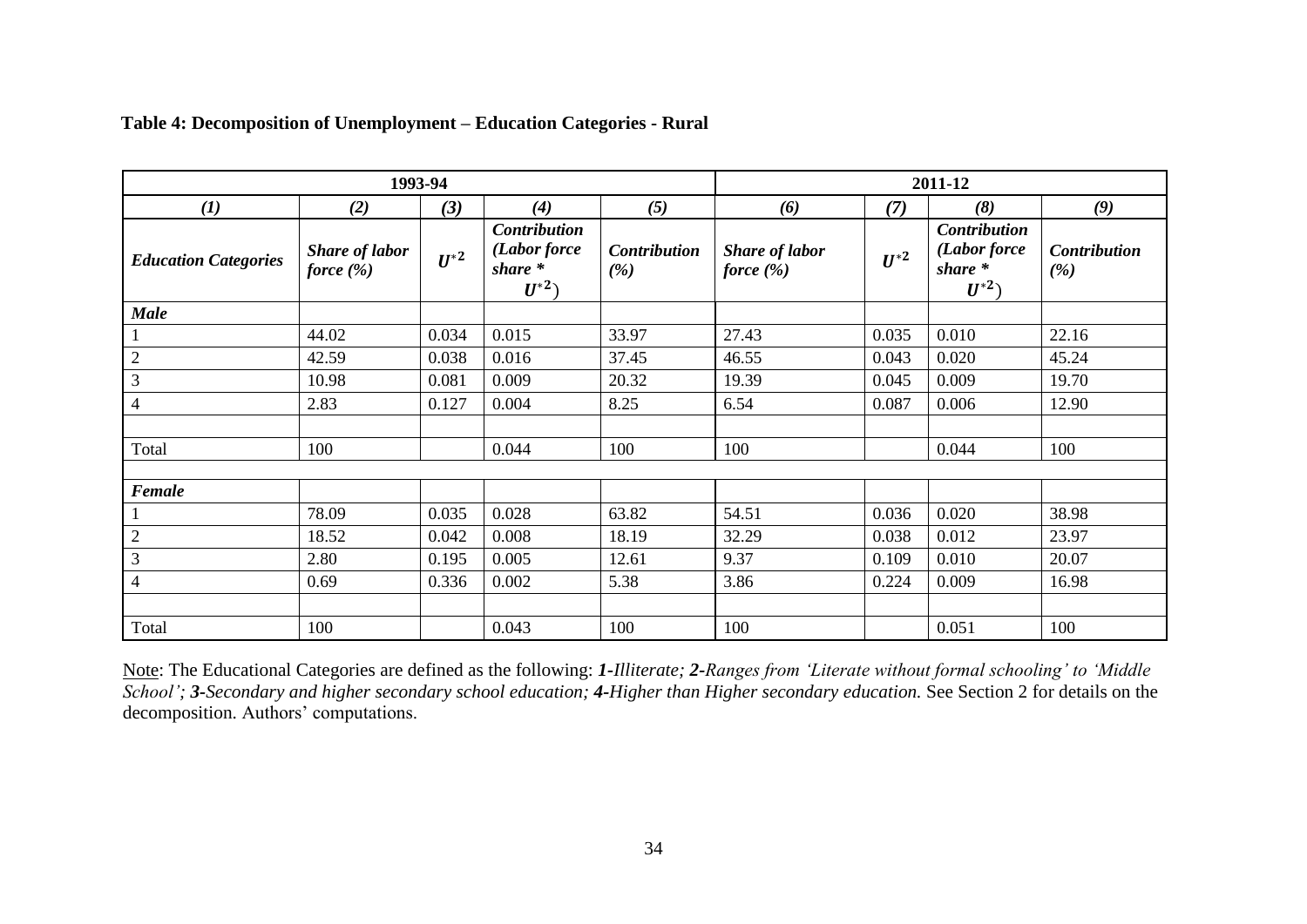|                             | 1993-94                               |          |                                                            |                            | 2011-12                               |          |                                                     |                            |  |
|-----------------------------|---------------------------------------|----------|------------------------------------------------------------|----------------------------|---------------------------------------|----------|-----------------------------------------------------|----------------------------|--|
| (1)                         | (2)                                   | (3)      | (4)                                                        | (5)                        | (6)                                   | (7)      | (8)                                                 | (9)                        |  |
| <b>Education Categories</b> | <b>Share of labor</b><br>force $(\%)$ | $U^{*2}$ | <b>Contribution</b><br>(Labor force<br>share *<br>$U^{*2}$ | <b>Contribution</b><br>(%) | <b>Share of labor</b><br>force $(\%)$ | $U^{*2}$ | Contribution<br>(Labor force<br>share *<br>$U^{*2}$ | <b>Contribution</b><br>(%) |  |
| <b>Male</b>                 |                                       |          |                                                            |                            |                                       |          |                                                     |                            |  |
| $\mathbf{1}$                | 18.04                                 | 0.036    | 0.006                                                      | 10.98                      | 10.91                                 | 0.032    | 0.003                                               | 8.06                       |  |
| $\overline{2}$              | 42.97                                 | 0.056    | 0.024                                                      | 40.97                      | 35.91                                 | 0.038    | 0.014                                               | 31.63                      |  |
| $\mathfrak{Z}$              | 24.48                                 | 0.078    | 0.019                                                      | 32.45                      | 27.24                                 | 0.040    | 0.011                                               | 25.16                      |  |
| $\overline{4}$              | 14.51                                 | 0.064    | 0.009                                                      | 15.60                      | 25.83                                 | 0.059    | 0.015                                               | 35.15                      |  |
|                             |                                       |          |                                                            |                            |                                       |          |                                                     |                            |  |
| Total                       | 100                                   |          | 0.059                                                      | 100                        | 100                                   |          | 0.043                                               | 100                        |  |
|                             |                                       |          |                                                            |                            |                                       |          |                                                     |                            |  |
| Female                      |                                       |          |                                                            |                            |                                       |          |                                                     |                            |  |
|                             | 44.19                                 | 0.034    | 0.015                                                      | 15.37                      | 25.52                                 | 0.027    | 0.007                                               | 9.12                       |  |
| $\sqrt{2}$                  | 27.33                                 | 0.094    | 0.026                                                      | 26.41                      | 29.79                                 | 0.044    | 0.013                                               | 17.51                      |  |
| $\mathfrak{Z}$              | 14.53                                 | 0.199    | 0.029                                                      | 29.89                      | 16.43                                 | 0.095    | 0.016                                               | 20.66                      |  |
| $\overline{4}$              | 13.84                                 | 0.198    | 0.027                                                      | 28.33                      | 28.53                                 | 0.139    | 0.040                                               | 52.71                      |  |
|                             |                                       |          |                                                            |                            |                                       |          |                                                     |                            |  |
| Total                       | 100                                   |          | 0.097                                                      | 100                        | 100                                   |          | 0.075                                               | 100                        |  |

## **Table 5: Decomposition of Unemployment – Education Categories - Urban**

Note: The Educational Categories are defined as the following: *1-Illiterate; 2-Ranges from 'Literate without formal schooling' to 'Middle School'; 3-Secondary and higher secondary school education; 4-Higher than Higher secondary education.* See Section 2 for details on the decomposition. Authors' computations.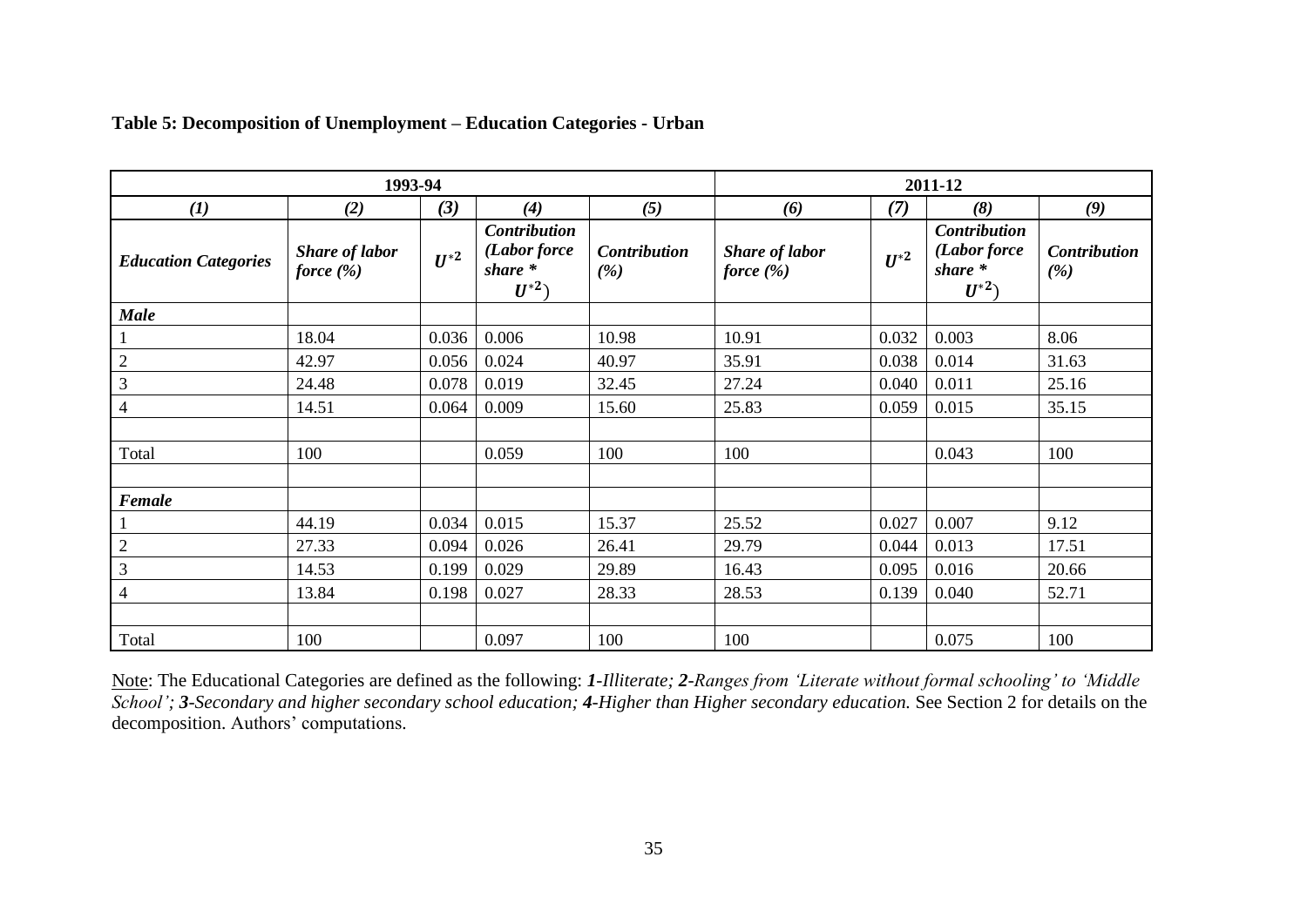|                           |       |            | 1993-94   |        | 2011-12 |            |       |        |  |
|---------------------------|-------|------------|-----------|--------|---------|------------|-------|--------|--|
| <b>State</b>              |       | <b>CDS</b> |           | $U^*$  |         | <b>CDS</b> |       | $U^*$  |  |
|                           | Male  | Female     | Male      | Female | Male    | Female     | Male  | Female |  |
| Andhra Pradesh            | 0.059 | 0.069      | 0.208     | 0.224  | 0.049   | 0.058      | 0.197 | 0.217  |  |
| Assam                     | 0.070 | 0.124      | 0.249     | 0.346  | 0.049   | 0.089      | 0.217 | 0.296  |  |
| <b>Bihar</b>              | 0.063 | 0.046      | 0.216     | 0.185  | 0.042   | 0.131      | 0.194 | 0.346  |  |
| Chhattisgarh <sup>#</sup> | N/A   | N/A        | N/A       | N/A    | 0.059   | 0.030      | 0.233 | 0.167  |  |
| Gujarat                   | 0.060 | 0.047      | 0.205     | 0.177  | 0.026   | 0.039      | 0.131 | 0.148  |  |
| Haryana                   | 0.075 | 0.033      | 0.245     | 0.179  | 0.042   | 0.067      | 0.201 | 0.246  |  |
| Himachal                  | 0.026 | 0.005      | 0.140     | 0.065  | 0.027   | 0.015      | 0.159 | 0.119  |  |
| Jammu & Kashmir           | 0.022 | 0.012      | 0.145     | 0.109  | 0.050   | 0.118      | 0.201 | 0.334  |  |
| Jharkhand <sup>#</sup>    | N/A   | N/A        | N/A       | N/A    | 0.026   | 0.068      | 0.155 | 0.256  |  |
| Karnataka                 | 0.047 | 0.039      | 0.179     | 0.161  | 0.036   | 0.031      | 0.155 | 0.156  |  |
| Kerala                    | 0.131 | 0.189      | 0.324     | 0.418  | 0.122   | 0.278      | 0.303 | 0.506  |  |
| Madhya Pradesh            | 0.026 | 0.026      | 0.152     | 0.149  | 0.036   | 0.021      | 0.162 | 0.116  |  |
| Maharashtra               | 0.046 | 0.040      | 0.195     | 0.176  | 0.042   | 0.042      | 0.179 | 0.177  |  |
| Orissa                    | 0.076 | 0.051      | 0.249     | 0.214  | 0.088   | 0.085      | 0.263 | 0.271  |  |
| Punjab                    | 0.027 | 0.023      | 0.152     | 0.153  | 0.056   | 0.033      | 0.217 | 0.182  |  |
| Rajasthan                 | 0.015 | 0.004      | 0.113     | 0.060  | 0.045   | 0.012      | 0.198 | 0.104  |  |
| Tamil Nadu                | 0.129 | 0.113      | 0.294     | 0.270  | 0.106   | 0.121      | 0.267 | 0.277  |  |
| <b>Uttar Pradesh</b>      | 0.029 | 0.039      | 0.158     | 0.193  | 0.056   | 0.027      | 0.215 | 0.155  |  |
| Uttarakhand <sup>#</sup>  | N/A   | $\rm N/A$  | $\rm N/A$ | N/A    | 0.053   | 0.043      | 0.198 | 0.195  |  |
| <b>West Bengal</b>        | 0.087 | 0.113      | 0.257     | 0.305  | 0.081   | 0.093      | 0.253 | 0.290  |  |
|                           |       |            |           |        |         |            |       |        |  |

## **Table 6: Unemployment Rates - State Wise (Major States) – Rural**

Note: <sup>#</sup>These states were created in 2000, Chhattisgarh from Madhya Pradesh, Jharkhand from Bihar and Uttarakhand from Uttar Pradesh. Hence, we do not have separate unemployment numbers for them in 1993-94.  $N/A - Not$  Applicable. Authors' computations.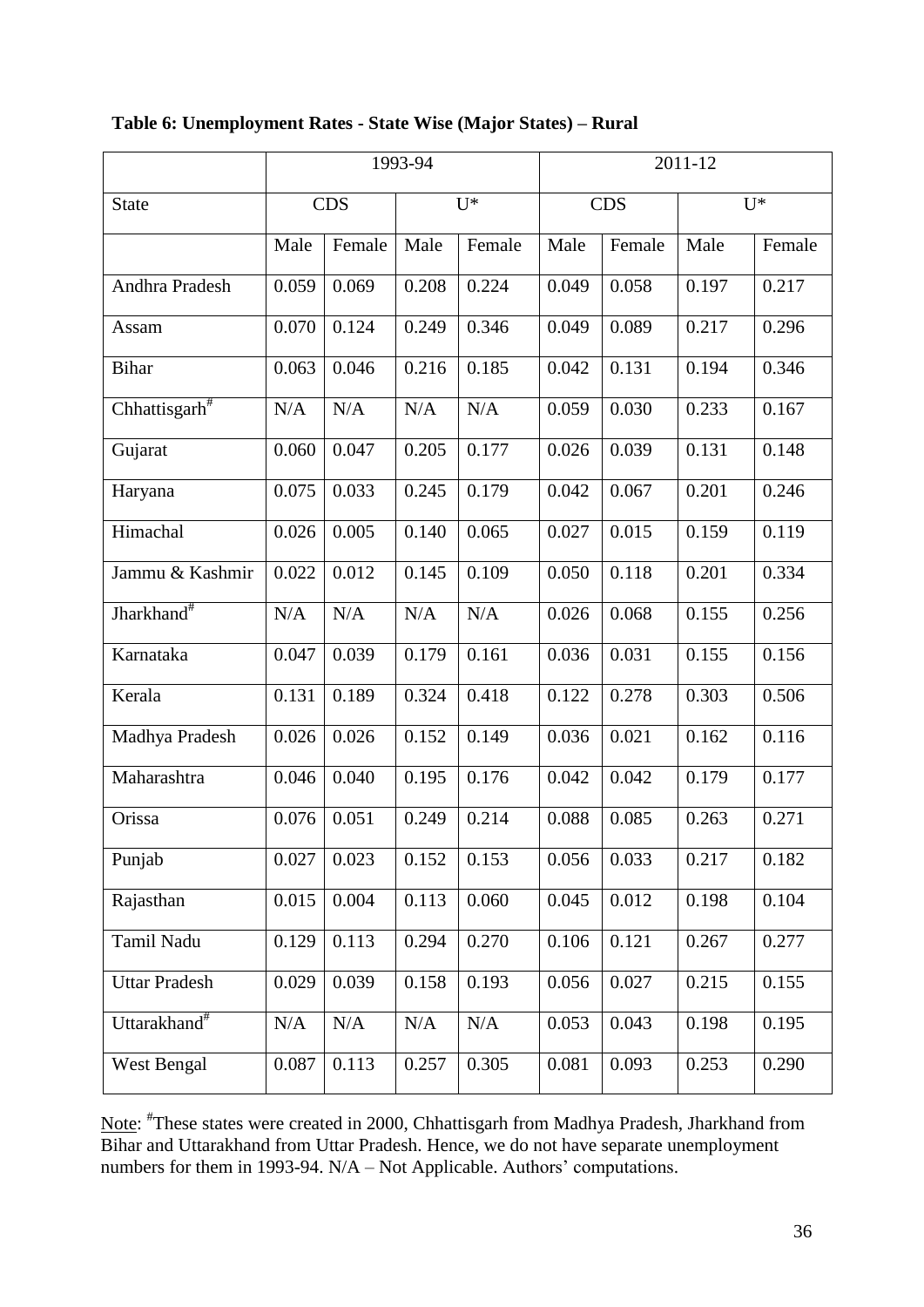|                           |       | 1993-94    |           |        |       |            | 2011-12 |        |  |  |
|---------------------------|-------|------------|-----------|--------|-------|------------|---------|--------|--|--|
| <b>State</b>              |       | <b>CDS</b> |           | $U^*$  |       | <b>CDS</b> |         | $U^*$  |  |  |
|                           | Male  | Female     | Male      | Female | Male  | Female     | Male    | Female |  |  |
| Andhra Pradesh            | 0.075 | 0.095      | 0.248     | 0.286  | 0.054 | 0.097      | 0.225   | 0.303  |  |  |
| Assam                     | 0.065 | 0.257      | 0.243     | 0.505  | 0.058 | 0.073      | 0.237   | 0.270  |  |  |
| <b>Bihar</b>              | 0.083 | 0.124      | 0.284     | 0.347  | 0.059 | 0.271      | 0.235   | 0.516  |  |  |
| Chhattisgarh <sup>#</sup> | N/A   | N/A        | N/A       | N/A    | 0.093 | 0.081      | 0.291   | 0.275  |  |  |
| Gujarat                   | 0.057 | 0.078      | 0.218     | 0.261  | 0.014 | 0.024      | 0.102   | 0.136  |  |  |
| Haryana                   | 0.065 | 0.073      | 0.244     | 0.264  | 0.041 | 0.063      | 0.202   | 0.251  |  |  |
| Himachal                  | 0.040 | 0.012      | 0.192     | 0.101  | 0.023 | 0.077      | 0.147   | 0.278  |  |  |
| Jammu & Kashmir           | 0.072 | 0.140      | 0.264     | 0.369  | 0.052 | 0.242      | 0.221   | 0.489  |  |  |
| Jharkhand <sup>#</sup>    | N/A   | N/A        | N/A       | N/A    | 0.057 | 0.103      | 0.238   | 0.321  |  |  |
| Karnataka                 | 0.057 | 0.089      | 0.218     | 0.284  | 0.037 | 0.056      | 0.182   | 0.233  |  |  |
| Kerala                    | 0.141 | 0.279      | 0.346     | 0.516  | 0.086 | 0.213      | 0.254   | 0.452  |  |  |
| Madhya Pradesh            | 0.071 | 0.059      | 0.256     | 0.237  | 0.045 | 0.049      | 0.198   | 0.221  |  |  |
| Maharashtra               | 0.060 | 0.078      | 0.237     | 0.271  | 0.030 | 0.067      | 0.163   | 0.251  |  |  |
| Orissa                    | 0.099 | 0.093      | 0.300     | 0.295  | 0.064 | 0.028      | 0.236   | 0.167  |  |  |
| Punjab                    | 0.039 | 0.058      | 0.191     | 0.242  | 0.043 | 0.048      | 0.197   | 0.217  |  |  |
| Rajasthan                 | 0.026 | 0.015      | 0.160     | 0.120  | 0.054 | 0.042      | 0.227   | 0.203  |  |  |
| Tamil Nadu                | 0.087 | 0.128      | 0.260     | 0.327  | 0.063 | 0.085      | 0.214   | 0.271  |  |  |
| <b>Uttar Pradesh</b>      | 0.048 | 0.048      | 0.212     | 0.213  | 0.062 | 0.055      | 0.240   | 0.232  |  |  |
| Uttarakhand <sup>#</sup>  | N/A   | N/A        | $\rm N/A$ | N/A    | 0.043 | 0.243      | 0.193   | 0.485  |  |  |
| West Bengal               | 0.102 | 0.208      | 0.296     | 0.449  | 0.064 | 0.088      | 0.242   | 0.291  |  |  |

# **Table 7: Unemployment Rates - State Wise (Major States) – Urban**

Note: <sup>#</sup>These states were created in 2000, Chhattisgarh from Madhya Pradesh, Jharkhand from Bihar and Uttarakhand from Uttar Pradesh. Hence we do not have separate unemployment numbers for them in 1993-94.  $N/A - Not$  Applicable. Authors' computations.